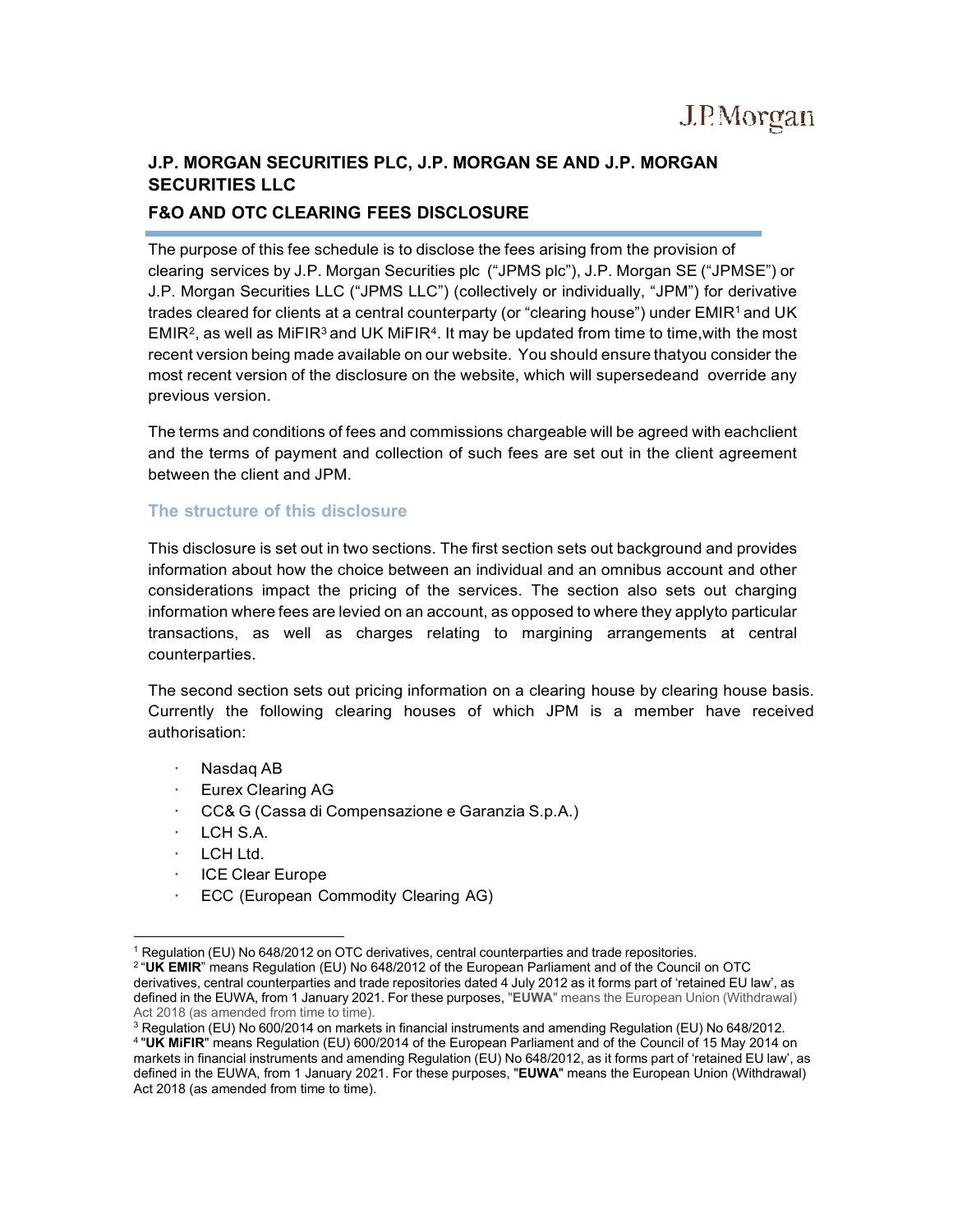- BME Clearing, S.A.
- **LME Clear (LME Clear Ltd.)**

#### **What is the status of this document?**

This document is provided for information purposes only. It is not a legally binding document and does not constitute part of any agreement between you and JPM. As such, it does not amend or vary any provision of any agreement with JPM or otherwise affect the interpretation of any such agreement, including any fee or interest schedule that you have previously agreed or may agree with JPM in the future.

### **Section 1: Background and pricing structure information**

#### **1.1 JPM clearing fees**

The fees set out in this document are indicative and are based on standard undiscounted fees. Within the United Kingdom or the European Union, as applicable, JPM is currently a member of nine central counterparties and its client base of institutional customers is varied and requires clearing services to be delivered in a number of ways. The fees set outin this document are based on a client who does not qualify for a discount and who is not being provided with any non-standard enhancements or accommodations in relation to the service.

For OTC derivatives, fees are charged on a transaction by transaction basis (also referred to as "per ticket"). For futures and options ("F&O") clearing fees are usually charged on a per contract basis (also referred to as "per lot") for each transaction. The standard undiscounted fees set out in this schedule are calculated on this basis.

#### **1.2 Third party fees and JPM fees**

In addition to JPM's fees, JPM will require clients to pay third party fees incurred in relation to a client's cleared transactions. Such third party fees will generally include clearing house fees (including fees imposed by clearing houses for holding non-cash collateral), commissions or brokerage due to intermediary (including introducing) clearing brokers on markets where JPM is not a member, regulatory levies, taxes or other charges or costs that may be imposed on or collectible from the clearing broker on behalf of the clearing house, third party brokers, third party vendors, regulators or tax authorities. Clearing house fees areavailable on the websites of the relevant clearing houses.

#### **1.3 Fees applicable to individually segregated accounts**

Where JPM provides a standard client with an individually segregated account, JPM willapply the following charges:

- A monthly charge of  $\epsilon$  1500 to open a new individual account or convert an existing account to the individual account structure
- Charge for cash payments or receipts on behalf of the client to or from the clearing house of € 100 per movement.
- Charge for movement of non-cash collateral on behalf of the client to or from the clearing house of € 250 per movement.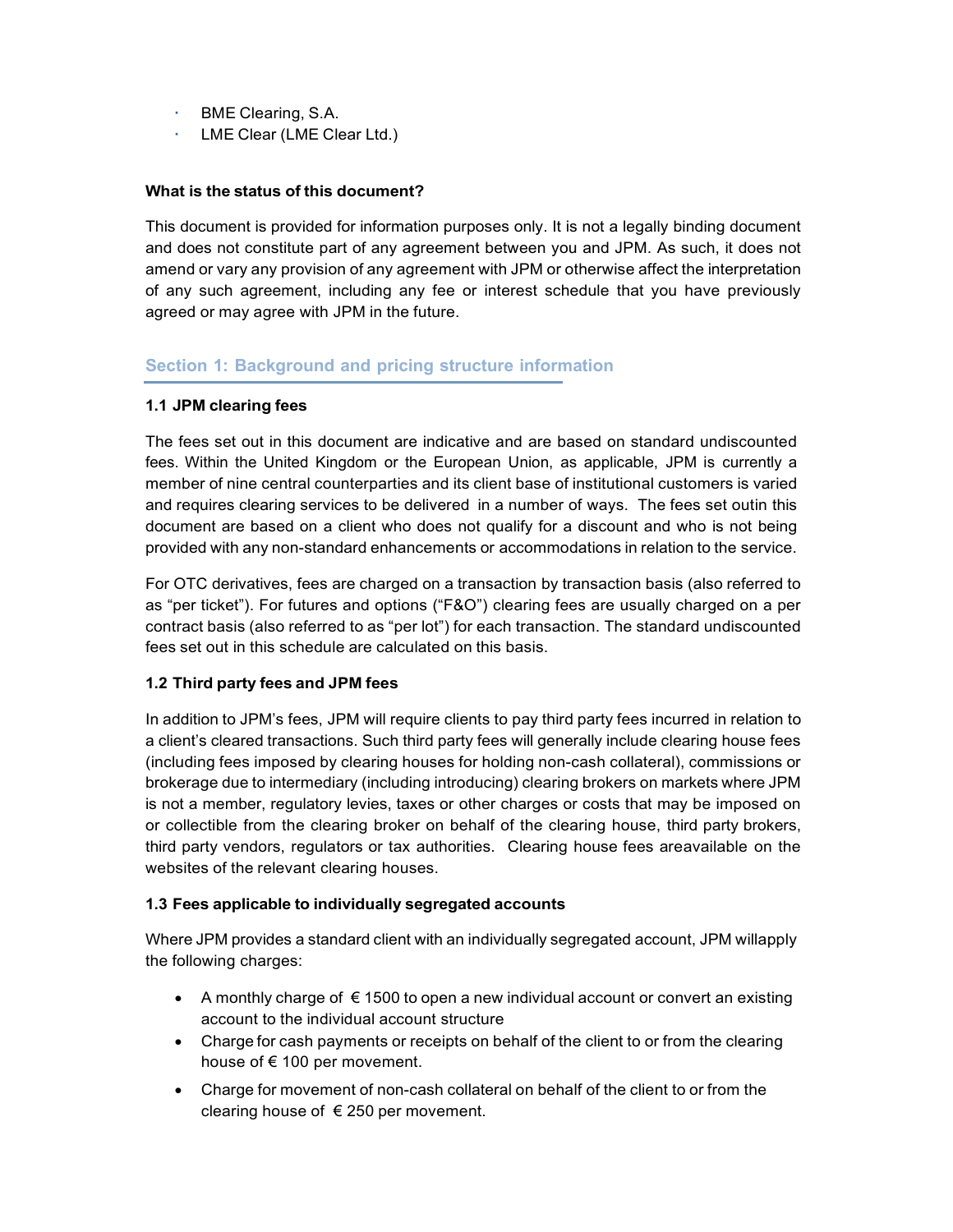Any account maintenance charge applied by the clearing house will be passed through and charged to the client.

Overdraft interest fees will be applied to the extent that there is any uncovered initial or variation margin requirement. (Please see Section 2 and the relevant market for furtherdetails of this charge.)

Credit or debit interest (including if the clearing house applies negative interest rates – please see 1.8 below) arising on the individually segregated account balance will be passed through without adjustment.

Apart from negative interest rates, these charges are specific to individually segregated accounts. There are no equivalent charges applicable to omnibus segregated accounts.

#### **1.4 Clearing Charges: Discounts from Standardised Fees**

In determining whether to apply discounts to the standard undiscounted fees, the application of the criteria listed below may be relevant:

- delivery of the services using commoditised clearing technology and operational support
- the operational effort is relatively low on markets where the client is active
- straightforward account structure
- high volume of transactions
- concentration of business into few markets
- use of standard processes with regard to receipt and payment of margin
- support can be provided from a single team or location and with minimal client interaction
- booking instructions, such as account allocations, are standardised or handled automatically
- economies of scale resulting from the overall level of activity at the relevant clearing houses
- $\cdot$  the client is active at clearing houses that provide an efficient service to clearing members
- positions are closed out, abandoned or settled in cash on expiry and do not require physical delivery
- other operational risk considerations
- the extent to which trades are executed through JPM's order management systems or given in for clearing
- the status of the clearing house under Basel 3 and EU capital rules
- the return required in the context of the internal assessment of the risk that will arise from the client's activity
- client legal risk (e.g. the availability of positive industry legal opinions in relation to netting)

Where one or more of these criteria apply and the client does not receive any enhancementto the delivery of services (e.g. those set out in 1.5 below), the client may benefit from the application of a discount to the standard undiscounted fees set out in this document.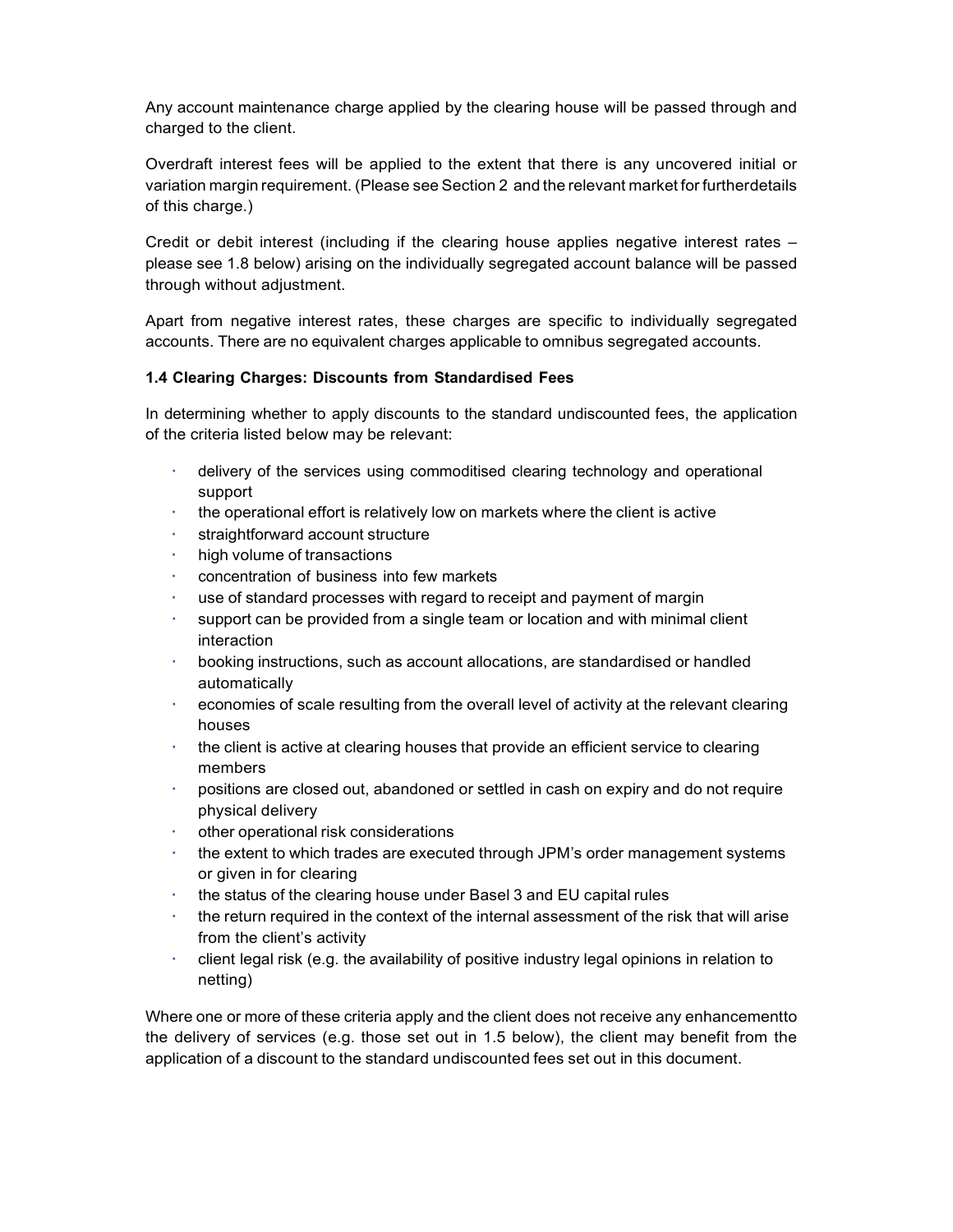#### **1.5 Clearing Charges associated with enhancements to the delivery of services**

In determining whether to apply a premium to the standard fees, the application of thecriteria listed below may be relevant:

- bespoke or enhanced clearing technological or operational support
- complex account structure or high volume of accounts
- extensive or high level of oversight required to support the client
- additional services arising from non-standard margin processes
- activity on markets where there are specific barriers to entry or extensive regulatory requirements
- activity on markets where the client or JPM does not have economies of scale
- low volume or activity on multiple markets
- physical delivery of contracts at expiry

Where one or more of these criteria apply, JPM may apply a premium to the standard feesset out in this document.

#### **1.6 Minimum Account Activity Fees**

JPM will require clients to maintain a level of activity to sustain the ongoing costs arising from the maintenance of live accounts or open positions. The minimum account activity fee will be levied where an account generates less than USD 240,000 per year in commission for JPM (taking into account all trades cleared for the client through any clearing house) net of exchange, clearing house and other third party fees.

The standard minimum account activity fee applied in such circumstances will be USD60,000 per quarter.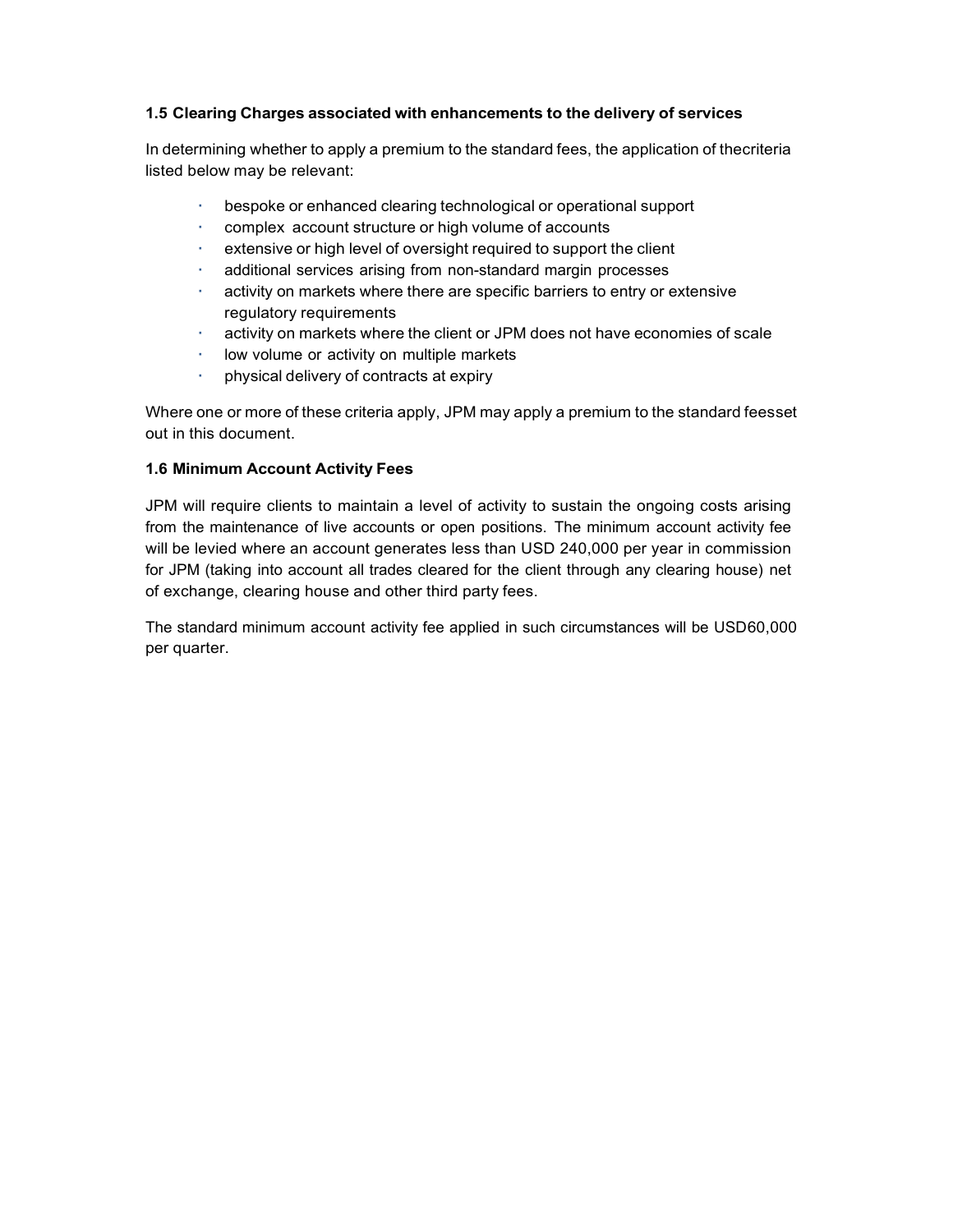#### **1.7 Collateral Financing Charge**

JPM reserves the right to charge the client a financing charge in any of the following circumstances:

(a) where JPM has agreed to accept cash or non-cash collateral as initial margin that is not acceptable to the clearing house at which the client is clearing and agrees to finance the client's positions with cash or non-cash collateral that is acceptable to the clearing house. Clearing houses generally publish a list of acceptable collateral;

(b) where JPM has agreed with the client that an initial margin obligation can be met in a way that means the collateral cannot be used to secure the clearing house initial margin requirement (for example under a special arrangement with the client's custodian).

Collateral financing charges are calculated daily upon the basis of the below annual ratesand invoiced to the client on a monthly basis. Collateral financing arrangements are currently not available in relation to individually segregated accounts.

Current collateral financing charges are listed below. You should note that JPM's interestrates will fluctuate with prevailing market rates and are likely to be subject to change.

| <b>Currency</b>        | <b>Collateral</b><br><b>Financing</b><br>Charge |
|------------------------|-------------------------------------------------|
| Australian Dollar      | 1.05%                                           |
| Japanese Yen           | 1.00%                                           |
| <b>Canadian Dollar</b> | 1.25%                                           |
| <b>Swiss Francs</b>    | 1.00%                                           |
| Danish Krone           | 1.00%                                           |
| Furo                   | 1.15%                                           |
| <b>British Pounds</b>  | 1.25%                                           |
| Norwegian Krone        | 1.30%                                           |
| Swedish Krone          | 1.15%                                           |
| U.S. Dollars           | 1.10%                                           |

#### **1.8 Negative Interest Rate Charges**

Clients should be aware that in certain market conditions and in relation to certain currencies, clearing houses may pay negative interest rates on cash collateral posted at the clearing house. As such an additional charge may be incurred to pass on the costs incurred, particularly in stressed markets or in relation to certain currencies.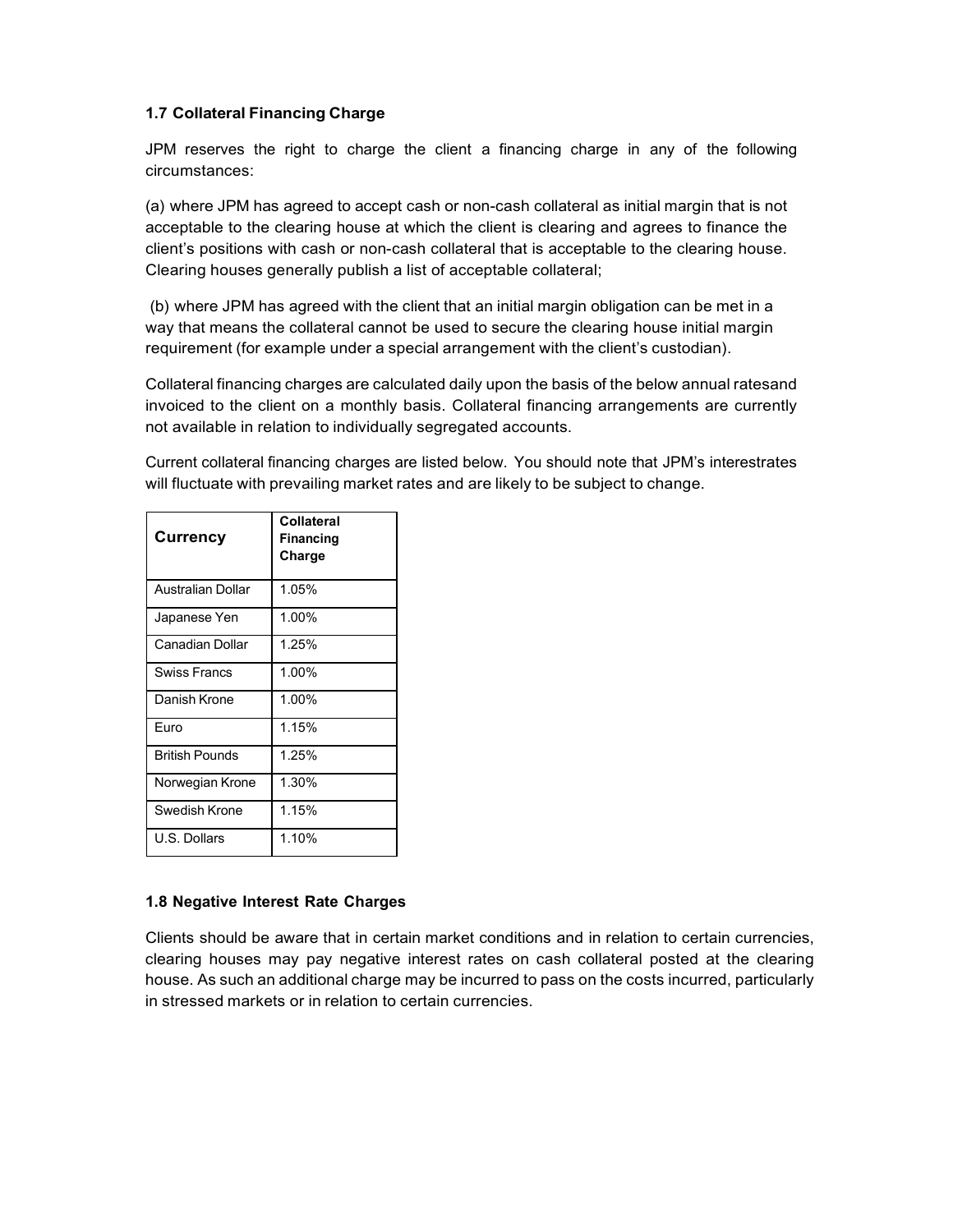#### **1.9 Capital Charges**

A basis point charge on initial margin amounts may be applied to cover the cost of capital that is incurred under current capital rules. This charge will be impacted by a number of factors, including but not limited to, the jurisdiction of the client, the margin and default management policies at the clearing houses where positions are held, the capital treatment of margin and default funds held at the clearing house and JPM's assessment of the ability to net positions and to recover and liquidate collateral in the event of a default by the client or clearing house.

The standard capital charge for OTC is 60 basis points on initial margin.

### **1.10 Indirect Clearing Arrangements**

This document also applies where a set of contractual relationships between a central counterparty, clearing member, client of a clearing member and indirect client allow the client of a clearing member to provide clearing services to an indirect client (an "**Indirect Clearing Arrangement**"). Indirect Clearing Arrangements for OTC derivatives were introduced by EMIR and for exchange traded derivatives were introduced by MiFIR and will also exist under UK EMIR and UK MiFIR, as applicable.

Where we offer to facilitate Indirect Clearing Arrangements, we offer our clients, and they in turn may offer their indirect clients, a choice between gross omnibus client segregation and net omnibus client segregation.

Net omnibus client segregated accounts are treated the same as omnibus segregated accounts for the purposes of pricing. Where there are multiple net omnibus client segregated accounts for a single client who is an asset manager, this may be subject to a minimum number of related funds and internal JPM approvals in order for each account to be treated in the same way as omnibus segregated accounts under this document.

Gross omnibus client segregated accounts are treated the same as omnibus segregated accounts for the purposes of pricing and will be subject to two additional fee components:

- Account Maintenance Fee: € 750 per client account in underlying gross omnibus client segregated account (i.e. per end client) subject to a minimum of € 2250 per month (even if there is only one end client whose positions and assets are represented in the account). This charge is irrespective of whether or not an account is active or dormant.
- Central Counterparty Account Fee: Pass through of central counterparty account maintenance fees where applicable.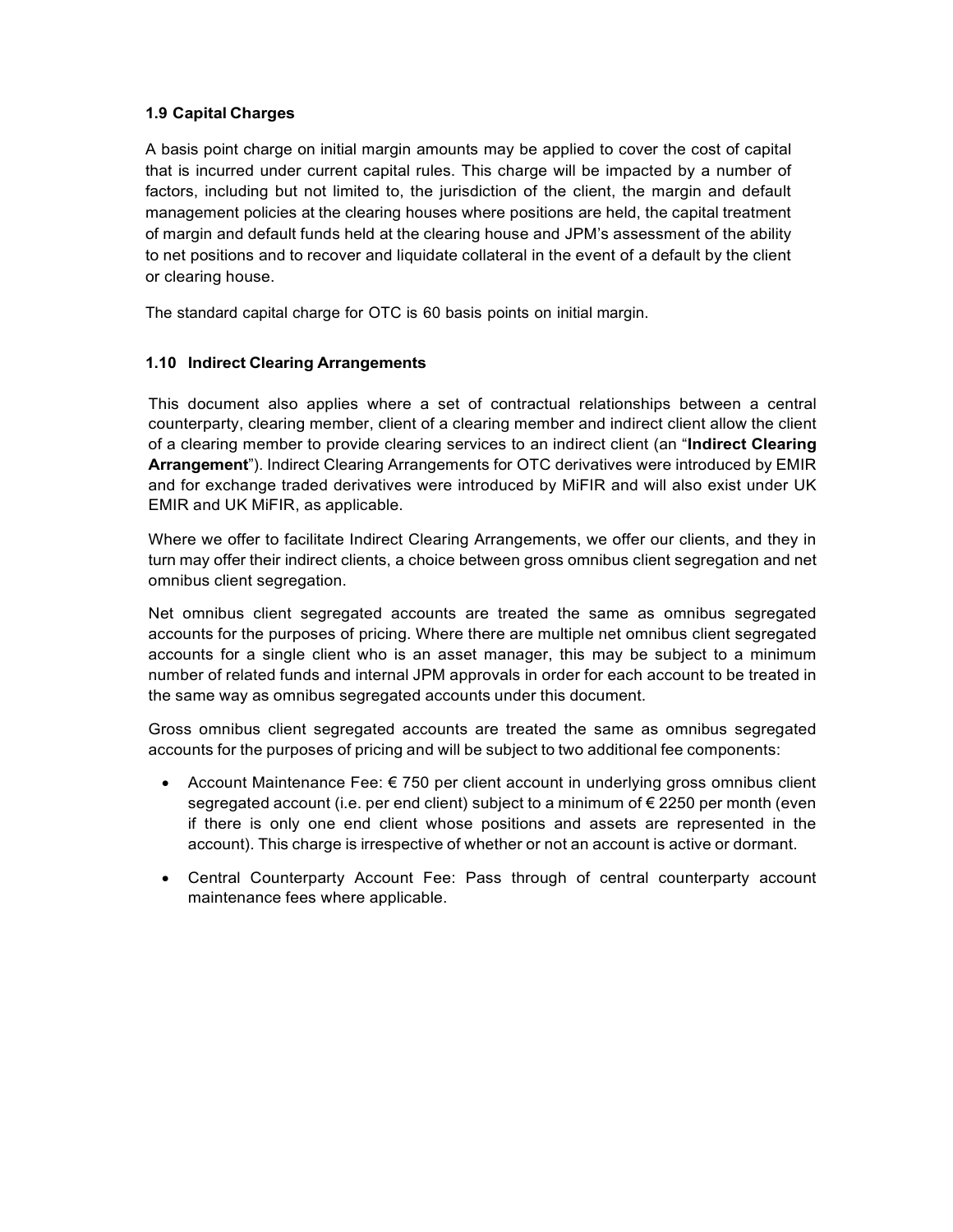## **2.1.1 NASDAQ CLEARING AB**

For cleared derivatives the JPM clearing fees for a standard undiscounted client applied in addition to exchange, clearing house and other fees, will be:

|                  | <b>F&amp;O</b>                                                          | <b>F&amp;O</b>                                                          |  |
|------------------|-------------------------------------------------------------------------|-------------------------------------------------------------------------|--|
| Delivery type    | cash settled                                                            | physically deliverable                                                  |  |
| Asset Class      | Standard undiscounted per<br>contract<br>clearing<br>commission<br>(\$) | Standard undiscounted per<br>contract<br>clearing<br>commission<br>(\$) |  |
| Interest rates   | 2.00                                                                    | 4.00                                                                    |  |
| Equity           | 2.00                                                                    | 4.00                                                                    |  |
| Foreign exchange | 2.00                                                                    | 4.00                                                                    |  |
| Credit           | 2.00                                                                    | 4.00                                                                    |  |
| Commodities      | 2.00                                                                    | 10.00                                                                   |  |

### **2.1.2 Clearing charges for contracts capable of physical delivery**

JPM will generally charge additional higher fees to clear derivative transactions which are subject to physical delivery if held to maturity. Such fees reflect the additional operational arrangements, processing requirements and risk management arising where JPM is required to make or take physical delivery of physical instruments or commodities.

JPM will generally charge fees on exercise or assignment of options or for physical or cash settlement of futures. These charges are applied in addition to clearing house, exchange or other third party fees arising on delivery.

JPM may decide to charge on a per contract or a per notional value basis and may also require an additional physical delivery fee. The additional physical delivery fee may be imposed, for instance, where a commodity contract is settled physically and JPM is obligatedto co-ordinate destination nominations, transport documentation, storage arrangements and liaise closely with a clearing house to arrange for the time-sensitive provision of commodities in accordance with exchange and clearing house rules and procedures. Physical delivery fees may be applied to a single delivery regardless of the notional value.

JPM's clearing charges for contracts capable of physical delivery cleared through NasdaqAB are as follows:

| Asset class            | Cash delivery, exercise or<br>assignment fee<br>Up to \$ per contract | <b>Physical delivery fee</b><br>Up to \$ per contract | <b>Additional physical</b><br>delivery fee<br>Up to \$ per delivery                    |
|------------------------|-----------------------------------------------------------------------|-------------------------------------------------------|----------------------------------------------------------------------------------------|
| Commodities/<br>Other  | 10.00                                                                 | 100.00                                                | 50,000.00                                                                              |
| Financial<br>contracts | 5.00                                                                  | 50.00                                                 | 25,000.00<br>Stock delivery fee:<br>250bps (2.5%) of the<br>gross<br>settlement amount |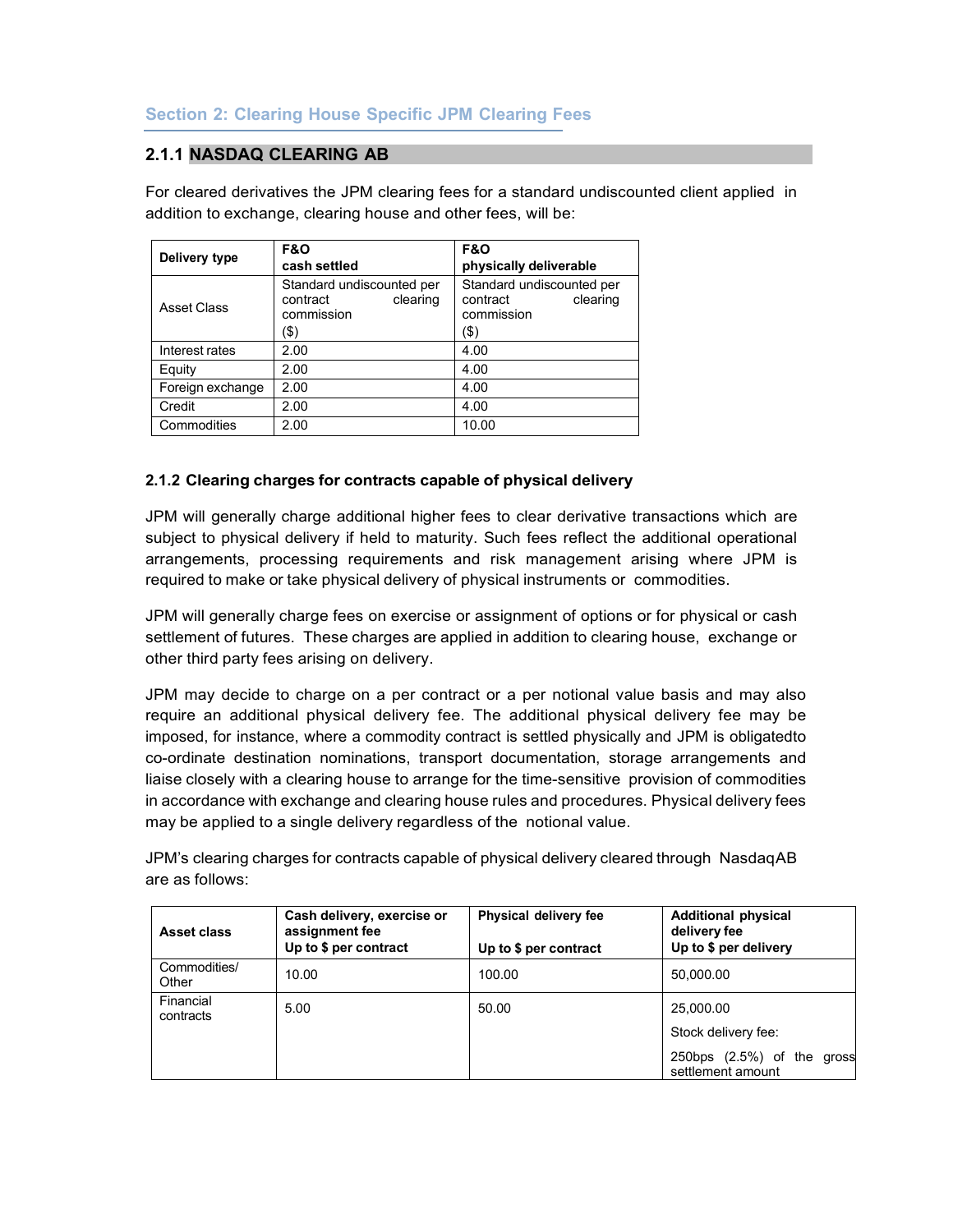#### **2.1.3 Overdraft Interest Fees**

Where JPM and the client have not pre-agreed a collateral financing arrangement and associated charges, the client's account may incur an overdraft which has not been arranged. For example, where a client has missed an exchange funding cut-off point in a given currency and where JPM is willing to continue to provide initial or variation margin and clear the client's positions, JPM may apply an overdraft interest fee. Overdraft interest rates will be applied to all individually segregated accounts and may in future be applied to omnibus accounts. The overdraft interest fees for core currencies in relation to Nasdaq AB are set out below:

| Currency              | <b>Debit Interest Benchmark</b>     |      | <b>Haircut</b> |
|-----------------------|-------------------------------------|------|----------------|
| Danish Krone          | Denmark Tom Next Deposit            | plus | 0.80%          |
| Furo                  | $\epsilon$ STR                      | plus | 0.80%          |
| <b>British Pounds</b> | Overnight SONIA                     | plus | 0.80%          |
| Norwegian Krone       | Norwegian Overnight Deposit<br>Rate | plus | 0.85%          |
| Swedish Krone         | Stockholm Interbank Offered<br>Rate | plus | 0.80%          |
| <b>US Dollar</b>      | <b>Fed Funds</b>                    | plus | 0.80%          |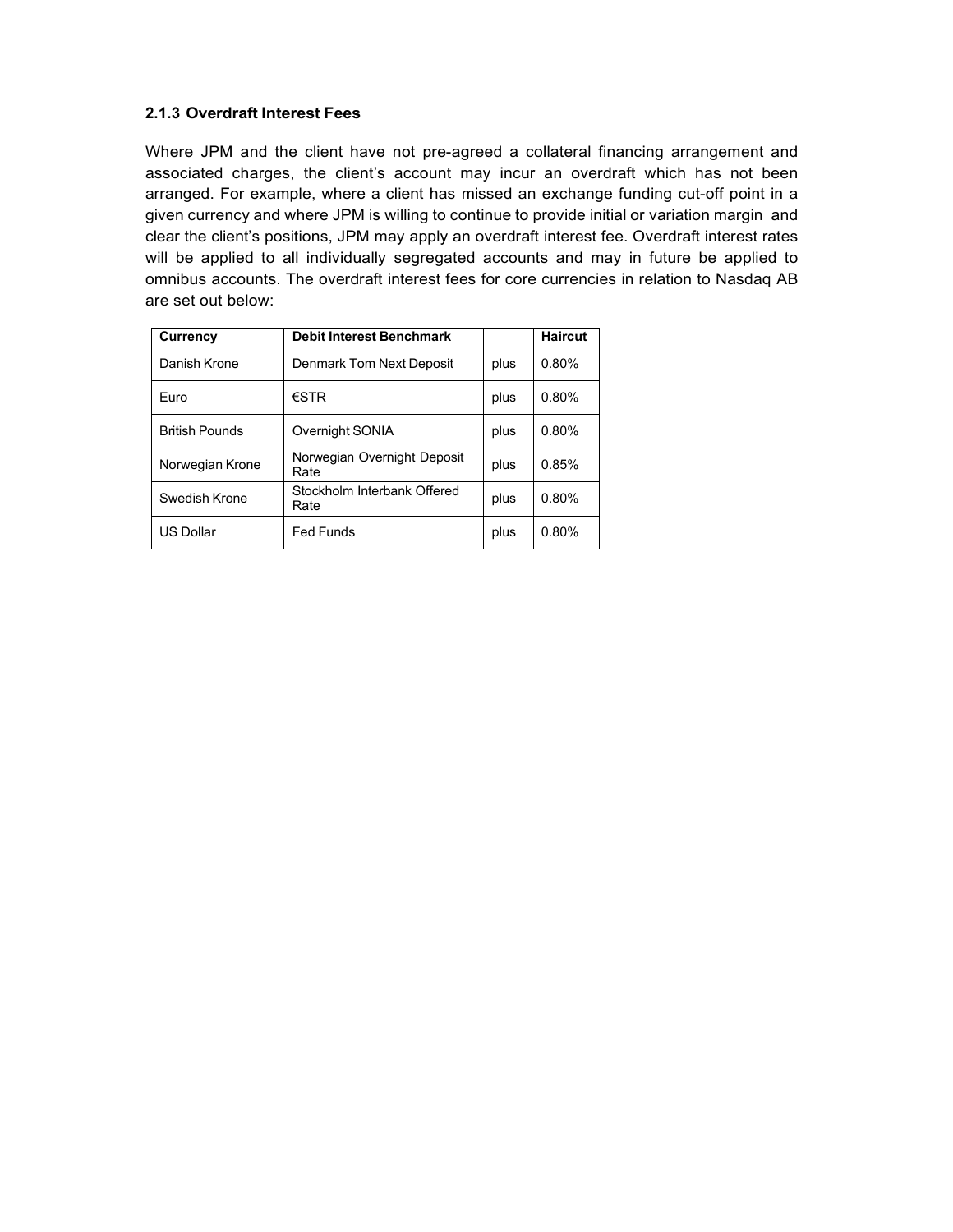# **2.2.1 EUREX CLEARING AG**

For cleared derivatives the JPM clearing fees for a standard undiscounted client applied in addition to exchange, clearing house and other fees, will be:

| Delivery type    | <b>F&amp;O</b><br>cash settled                                          | <b>F&amp;O</b><br>physically deliverable                                | <b>OTC</b><br><b>Cleared Derivatives</b>                   |
|------------------|-------------------------------------------------------------------------|-------------------------------------------------------------------------|------------------------------------------------------------|
| Asset Class      | Standard undiscounted per<br>contract<br>clearing<br>commission<br>(\$) | Standard undiscounted per<br>contract<br>clearing<br>commission<br>(\$) | Standard undiscounted<br>per ticker clearing fee<br>$(\$)$ |
| Interest rates   | 2.00                                                                    | 4.00                                                                    | 1500                                                       |
| Equity           | 2.00                                                                    | 4.00                                                                    | N/A                                                        |
| Foreign exchange | 2.00                                                                    | 4.00                                                                    | N/A                                                        |
| Credit           | 2.00                                                                    | 4.00                                                                    | N/A                                                        |
| Commodities      | 2.00                                                                    | 10.00                                                                   | N/A                                                        |

### **2.2.2 Clearing charges for contracts capable of physical delivery**

JPM will generally charge additional higher fees to clear derivative transactions which are subject to physical delivery if held to maturity. Such fees reflect the additional operational arrangements, processing requirements and risk management arising where JPM is required to make or take physical delivery of physical instruments or commodities.

For futures and options contracts, JPM will generally charge fees on exercise or assignment of options or for physical or cash settlement of futures. These charges are applied in addition to clearing house, exchange or other third party fees arising on delivery.

For futures and options contracts, JPM may decide to charge on a per contract or a per notional value basis and may also require an additional physical delivery fee. The additional physical delivery fee may be imposed, for instance, where a commodity contract is settled physically and JPM is obligated to co-ordinate destination nominations, transport documentation, storage arrangements and liaise closely with a clearing house to arrange for the time-sensitive provision of commodities in accordance with exchange and clearing house rules and procedures. Physical delivery fees may be applied to a single delivery regardless of the notional value.

JPM currently has no equivalent physical delivery fees in relation to cleared OTCderivatives.

JPM's clearing charges for futures and options contracts capable of physical deliverycleared through Eurex Clearing AG are as follows:

| Asset class            | Cash delivery, exercise or<br>assignment fee<br>Up to \$ per contract | <b>Physical delivery fee</b><br>Up to \$ per contract | <b>Additional physical</b><br>delivery fee<br>Up to \$ per delivery |
|------------------------|-----------------------------------------------------------------------|-------------------------------------------------------|---------------------------------------------------------------------|
| Commodities/<br>Other  | 10.00                                                                 | 100.00                                                | 50,000.00                                                           |
| Financial<br>contracts | 5.00                                                                  | 50.00                                                 | 25,000.00                                                           |
|                        |                                                                       |                                                       | Stock delivery fee:                                                 |
|                        |                                                                       |                                                       | 250bps $(2.5%)$ of the gross<br>settlement amount.                  |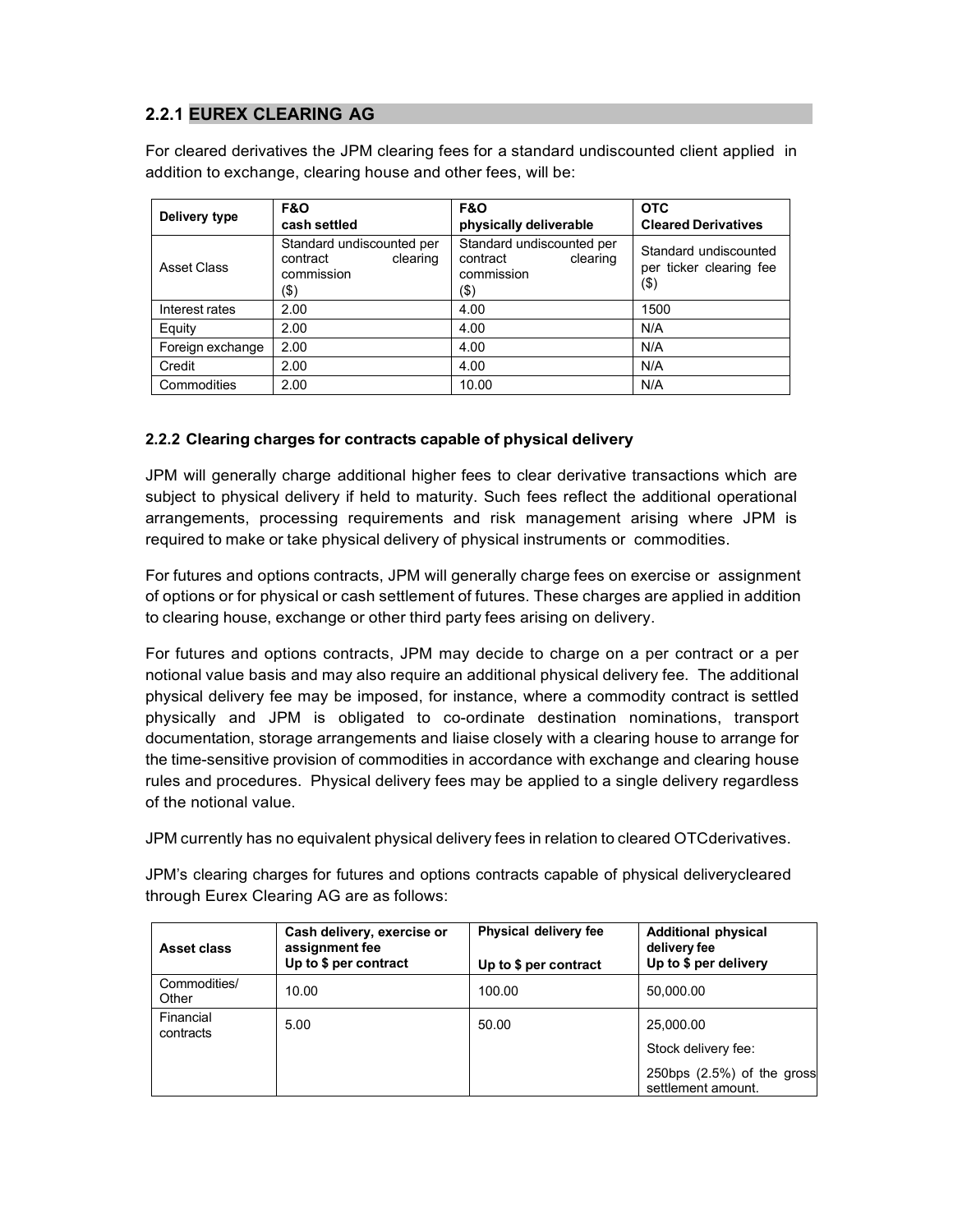#### **2.2.3 Overdraft Interest Fees**

Where JPM and the client have not pre-agreed a collateral financing arrangement and associated charges, the client's account may incur an overdraft which has not been arranged. For example, where a client has missed an exchange funding cut-off point in a given currency and where JPM is willing to continue to provide initial or variation margin and clear the client's positions, JPM may apply an overdraft interest fee. Overdraft interest rates will be applied to all individually segregated accounts and may in future be applied to omnibus accounts. The overdraft interest fees for core currencies in relation to Eurex Clearing AG are set out below:

| Currency              | <b>Debit Interest Benchmark</b> |      | <b>Haircut</b> |
|-----------------------|---------------------------------|------|----------------|
| <b>Swiss Francs</b>   | Spot Next SARON                 | Plus | 0.85%          |
| Euro                  | $\epsilon$ STR                  | plus | 0.80%          |
| <b>British Pounds</b> | Overnight SONIA                 | plus | 0.80%          |
| <b>US Dollar</b>      | <b>Fed Funds</b>                | plus | 0.80%          |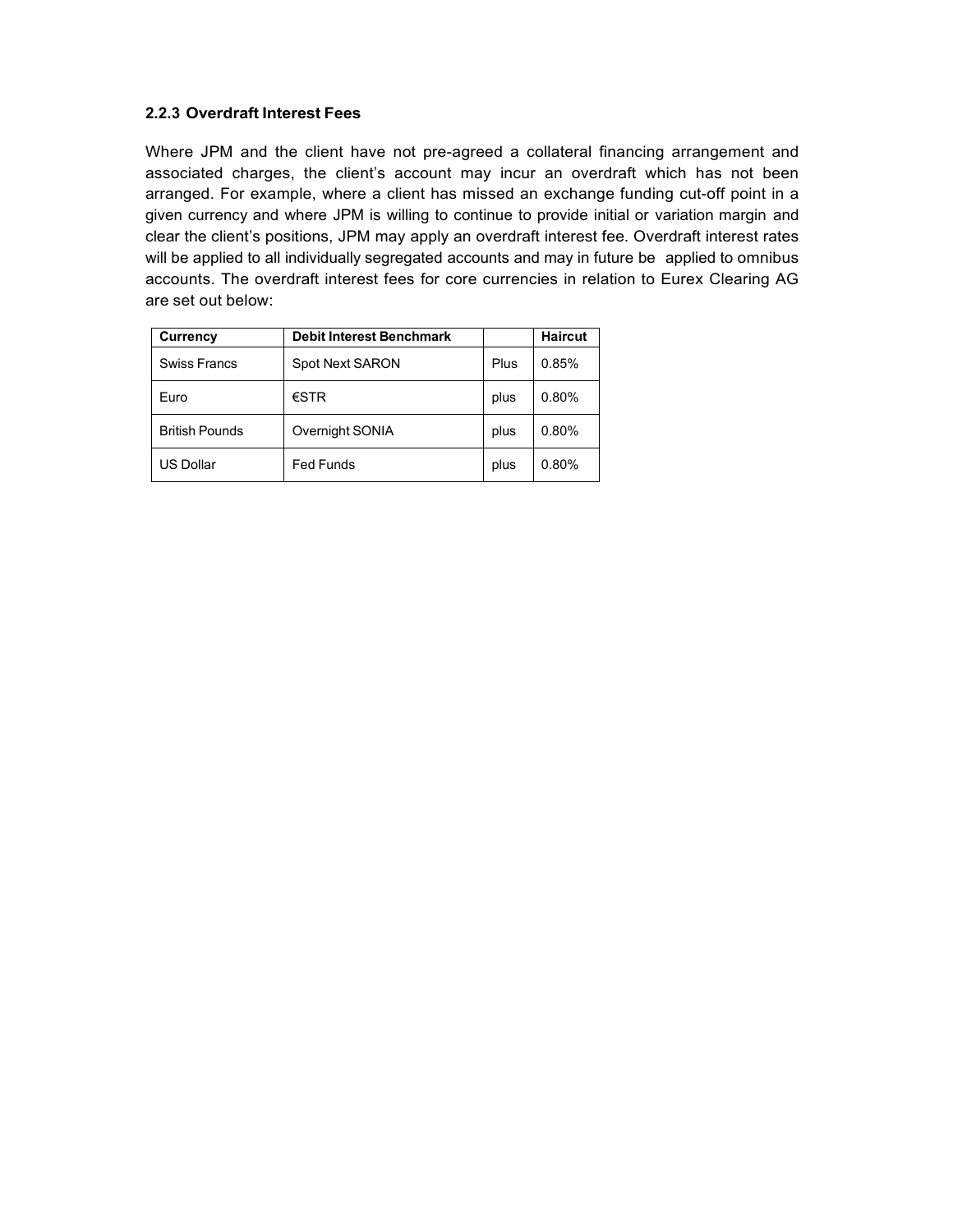### **2.3.1 CC&G (Cassa Di Compensazione e Garanzia SpA)**

For cleared derivatives the JPM clearing fees for a standard undiscounted client applied in addition to exchange, clearing house and other fees, will be:

| Delivery type  | <b>F&amp;O</b><br><b>Cash Settled</b>                                      | <b>F&amp;O</b><br><b>Physically Deliverable</b>                         |
|----------------|----------------------------------------------------------------------------|-------------------------------------------------------------------------|
| Asset Class    | Standard undiscounted per<br>clearing<br>contract<br>commission<br>$($ \$) | Standard undiscounted per<br>clearing<br>contract<br>commission<br>(\$) |
| Interest rates | 3.00                                                                       | 6.00                                                                    |
| Equity         | 3.00                                                                       | 6.00                                                                    |
| Commodities    | 3.00                                                                       | 6.00                                                                    |

### **2.3.2 Clearing charges for contracts capable of physical delivery**

JPM will generally charge additional higher fees to clear derivative transactions which are subject to physical delivery if held to maturity. Such fees reflect the additional operational arrangements, processing requirements and risk management arising where JPM is required to make or take physical delivery of physical instruments or commodities.

For futures and options contracts, JPM will generally charge fees on exercise or assignment of options or for physical or cash settlement of futures. These charges are applied in addition to clearing house, exchange or other third party fees arising on delivery.

For futures and options contracts, JPM may decide to charge on a per contract or a per notional value basis and may also require an additional physical delivery fee. The additional physical delivery fee may be imposed, for instance, where a commodity contract is settled physically and JPM is obligated to co-ordinate destination nominations, transport documentation, storage arrangements and liaise closely with a clearing house to arrange for the time-sensitive provision of commodities in accordance with exchange and clearing house rules and procedures. Physical delivery fees may be applied to a single delivery regardless of the notional value.

JPM's clearing charges for futures and options contracts capable of physical deliverycleared through CC&G are as follows:

| <b>Asset class</b>     | Cash delivery, exercise or<br>assignment fee<br>Up to \$ per contract | <b>Physical delivery fee</b><br>Up to \$ per contract | <b>Additional physical</b><br>delivery fee<br>Up to \$ per delivery |
|------------------------|-----------------------------------------------------------------------|-------------------------------------------------------|---------------------------------------------------------------------|
| Financial<br>contracts | 6.00                                                                  | 60.00                                                 | 30.000                                                              |
|                        |                                                                       |                                                       | Stock delivery fee:                                                 |
|                        |                                                                       |                                                       | 250bps $(2.5%)$ of the gross<br>settlement amount                   |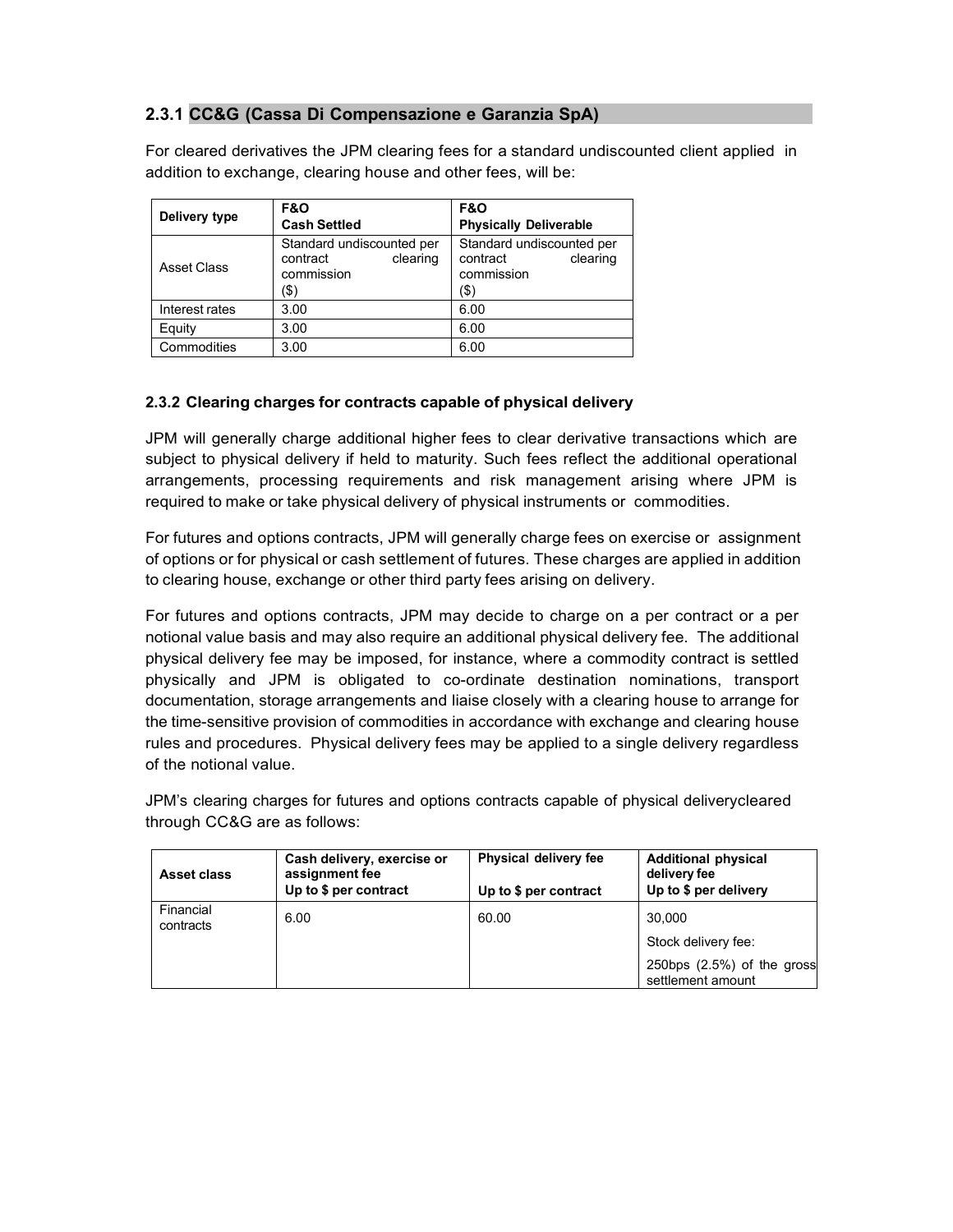#### **2.3.3 Overdraft Interest Fees**

Where JPM and the client have not pre-agreed a collateral financing arrangement and associated charges, the client's account may incur an overdraft which has not been arranged. For example, where a client has missed an exchange funding cut-off point in a given currency and where JPM is willing to continue to provide initial or variation margin and clear the client's positions, JPM may apply an overdraft interest fee. Overdraft interest rates will be applied to all individually segregated accounts and may in future be applied to omnibus accounts. The overdraft interest fees for core currencies in relation to CC&G are set out below:

| Currency | <b>Debit Interest Benchmark</b> |      | <b>Haircut</b> |
|----------|---------------------------------|------|----------------|
| Euro     | €STR                            | plus | 0.80%          |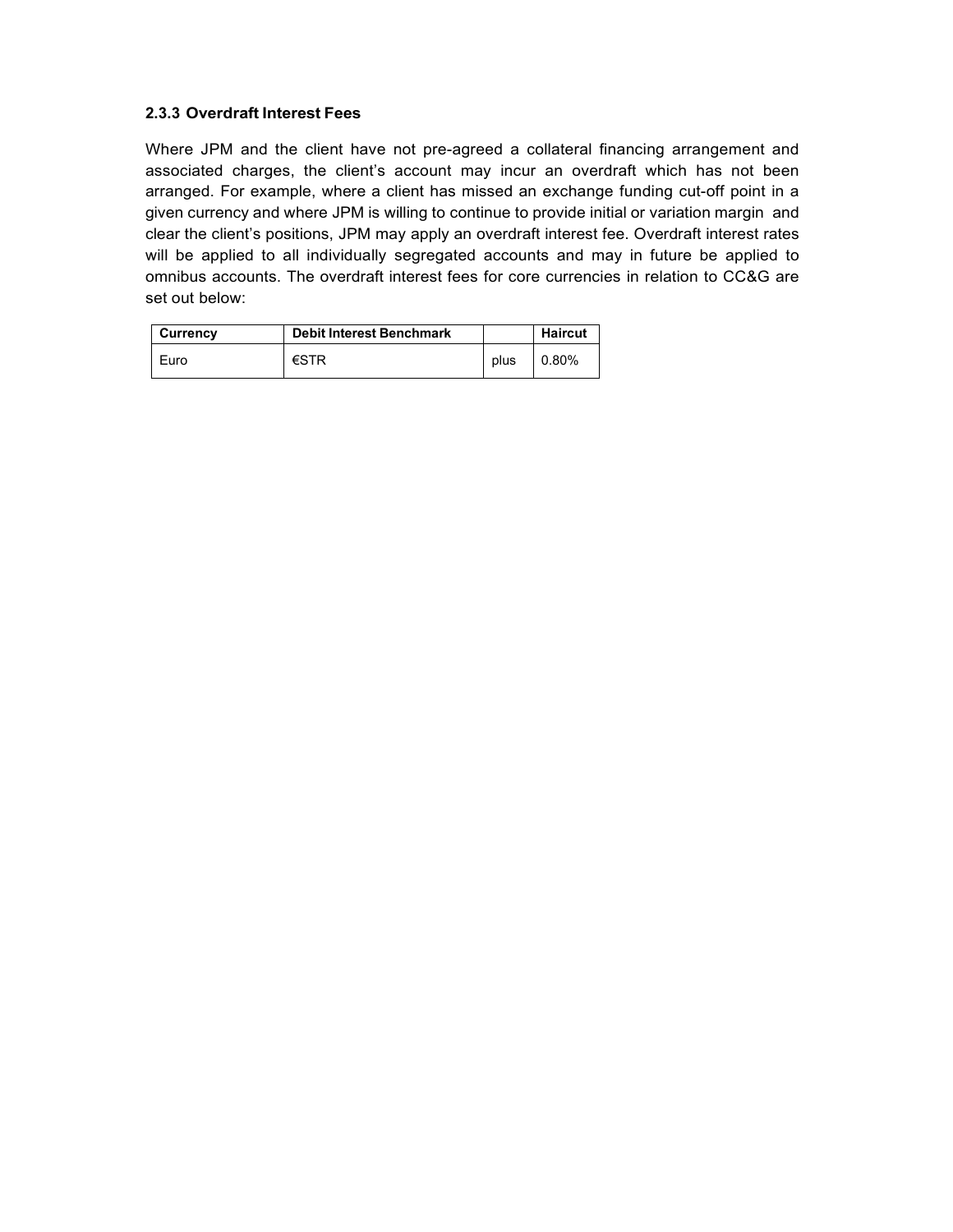## **2.4.1 LCH S.A.**

For cleared derivatives the JPM clearing fees for a standard undiscounted client applied, in addition to exchange, clearing house and other fees, will be:

| Delivery type  | <b>F&amp;O</b>                                                          | <b>F&amp;O</b>                                                          |  |
|----------------|-------------------------------------------------------------------------|-------------------------------------------------------------------------|--|
|                | <b>Cash Settled</b><br><b>Physically Deliverable</b>                    |                                                                         |  |
| Asset Class    | Standard undiscounted per<br>clearing<br>contract<br>commission<br>(\$) | Standard undiscounted per<br>clearing<br>contract<br>commission<br>(\$) |  |
| Interest rates | 2.00                                                                    | 4.00                                                                    |  |
| Equity         | 2.00                                                                    | 4.00                                                                    |  |
| Commodities    | 2.00                                                                    | 10.00                                                                   |  |

### **2.4.2 Clearing charges for contracts capable of physical delivery**

JPM will generally charge additional higher fees to clear derivative transactions which are subject to physical delivery if held to maturity. Such fees reflect the additional operational arrangements, processing requirements and risk management arising where JPM is required to make or take physical delivery of physical instruments or commodities.

For futures and options contracts, JPM will generally charge fees on exercise or assignment of options or for physical or cash settlement of futures. These charges are applied in addition to clearing house, exchange or other third party fees arising on delivery.

For futures and options contracts, JPM may decide to charge on a per contract or a per notional value basis and may also require an additional physical delivery fee. The additional physical delivery fee may be imposed, for instance, where a commodity contract is settled physically and JPM is obligated to co-ordinate destination nominations, transport documentation, storage arrangements and liaise closely with a clearing house to arrange for the time-sensitive provision of commodities in accordance with exchange and clearing house rules and procedures. Physical delivery fees may be applied to a single delivery regardless of the notional value.

JPMs clearing charges for futures and options contracts capable of physical delivery cleared through LCH S.A. are as follows:

| <b>Asset class</b>     | Cash delivery, exercise or<br>assignment fee<br>Up to \$ per contract | <b>Physical delivery fee</b><br>Up to \$ per contract | <b>Additional physical</b><br>delivery fee<br>Up to \$ per delivery |
|------------------------|-----------------------------------------------------------------------|-------------------------------------------------------|---------------------------------------------------------------------|
| Commodities/<br>Other  | 10.00                                                                 | 100.00                                                | 50,000                                                              |
| Financial<br>contracts | 5.00                                                                  | 50.00                                                 | 25,000<br>Stock delivery fee:                                       |
|                        |                                                                       |                                                       | 250bps (2.5%) of the gross<br>settlement amount.                    |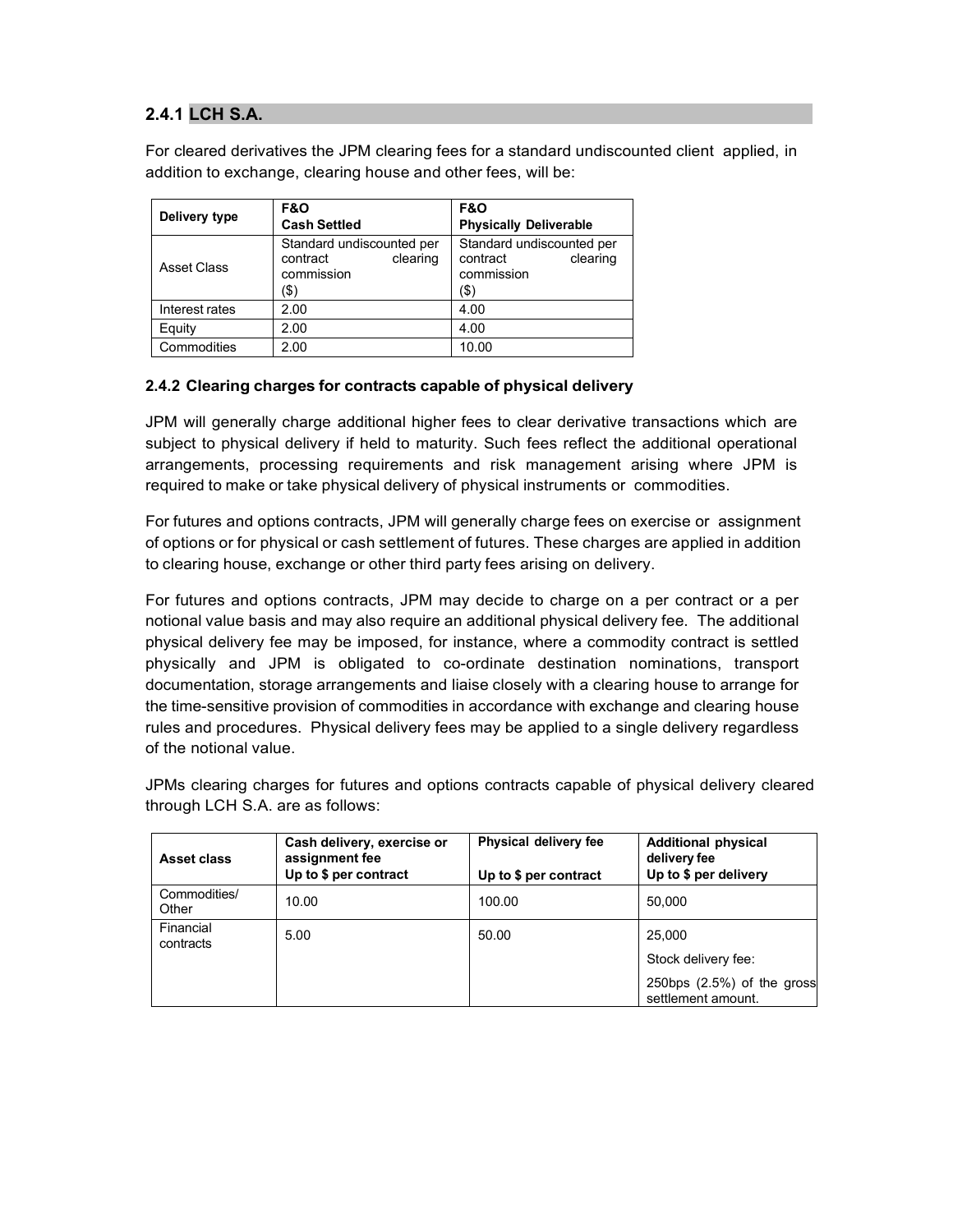### **2.4.3 Overdraft Interest Fees**

Where JPM and the client have not pre-agreed a collateral financing arrangement and associated charges, the client's account may incur an overdraft which has not been arranged. For example, where a client has missed an exchange funding cut-off point in a given currency and where JPM is willing to continue to provide initial or variation margin and clear the client's positions, JPM may apply an overdraft interest fee. Overdraft interest rates will be applied to all individually segregated accounts and may in future be applied to omnibus accounts. The overdraft interest fees for core currencies in relation to LCH S.A. are set out below:

| Currency              | <b>Debit Interest Benchmark</b> |      | <b>Haircut</b> |
|-----------------------|---------------------------------|------|----------------|
| Euro                  | $\epsilon$ STR                  | plus | 0.80%          |
| <b>British Pounds</b> | Overnight SONIA                 | plus | 0.80%          |
| <b>US Dollar</b>      | <b>Fed Funds</b>                | plus | 0.80%          |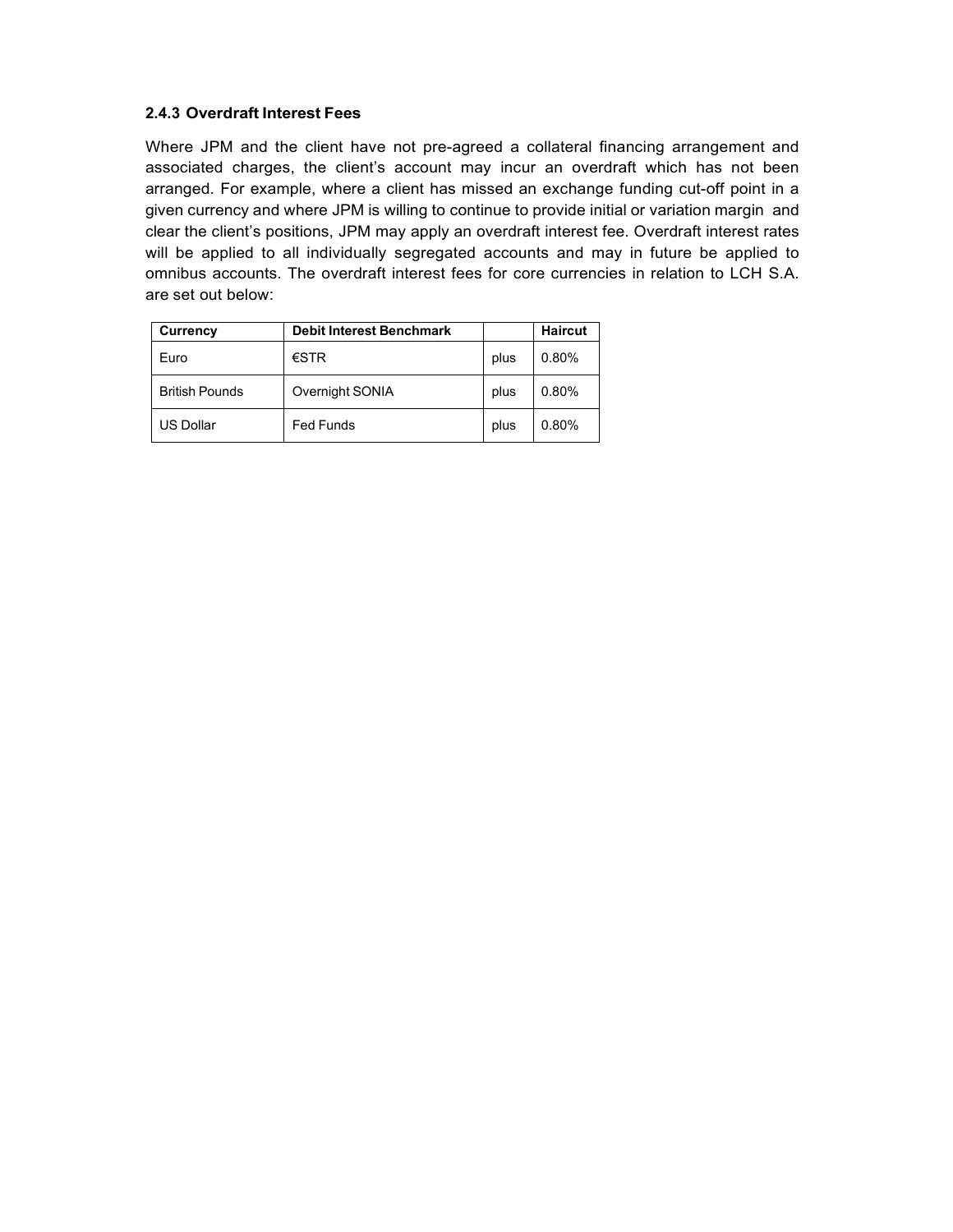## **2.5.1 LCH Ltd.**

For cleared derivatives the JPM clearing fees for a standard undiscounted client applied, in addition to exchange, clearing house and other fees, will be:

| Delivery type  | <b>OTC</b><br><b>Cleared Derivatives</b>                        |
|----------------|-----------------------------------------------------------------|
| Asset Class    | Standard undiscounted<br>per contract clearing<br>fee<br>$($ \$ |
| Interest rates | 1,500                                                           |
| Equity         | 1,500                                                           |
| Commodities    |                                                                 |

### **2.5.2 Clearing charges for contracts capable of physical delivery**

JPM will generally charge additional higher fees to clear derivative transactions which are subject to physical delivery if held to maturity. Such fees reflect the additional operational arrangements, processing requirements and risk management arising where JPM is required to make or take physical delivery of physical instruments or commodities.

JPM currently has no physical delivery fees in relation to cleared OTC derivatives.

#### **2.5.3 Overdraft Interest Fees**

Where JPM and the client have not pre-agreed a collateral financing arrangement and associated charges, the client's account may incur an overdraft which has not been arranged. For example, where a client has missed an exchange funding cut-off point in a given currency and where JPM is willing to continue to provide initial or variation margin and clear the client's positions, JPM may apply an overdraft interest fee. Overdraft interest rates will be applied to all individually segregated accounts and may in future be applied to omnibus accounts. The overdraft interest fees for core currencies in relation to LCH Ltd. are set out below:

| Currency              | <b>Debit Interest Benchmark</b> |      | <b>Haircut</b> |
|-----------------------|---------------------------------|------|----------------|
| Euro                  | $\epsilon$ STR                  | plus | 0.80%          |
| <b>British Pounds</b> | Overnight SONIA                 | plus | 0.80%          |
| <b>US Dollar</b>      | <b>Fed Funds</b>                | plus | 0.80%          |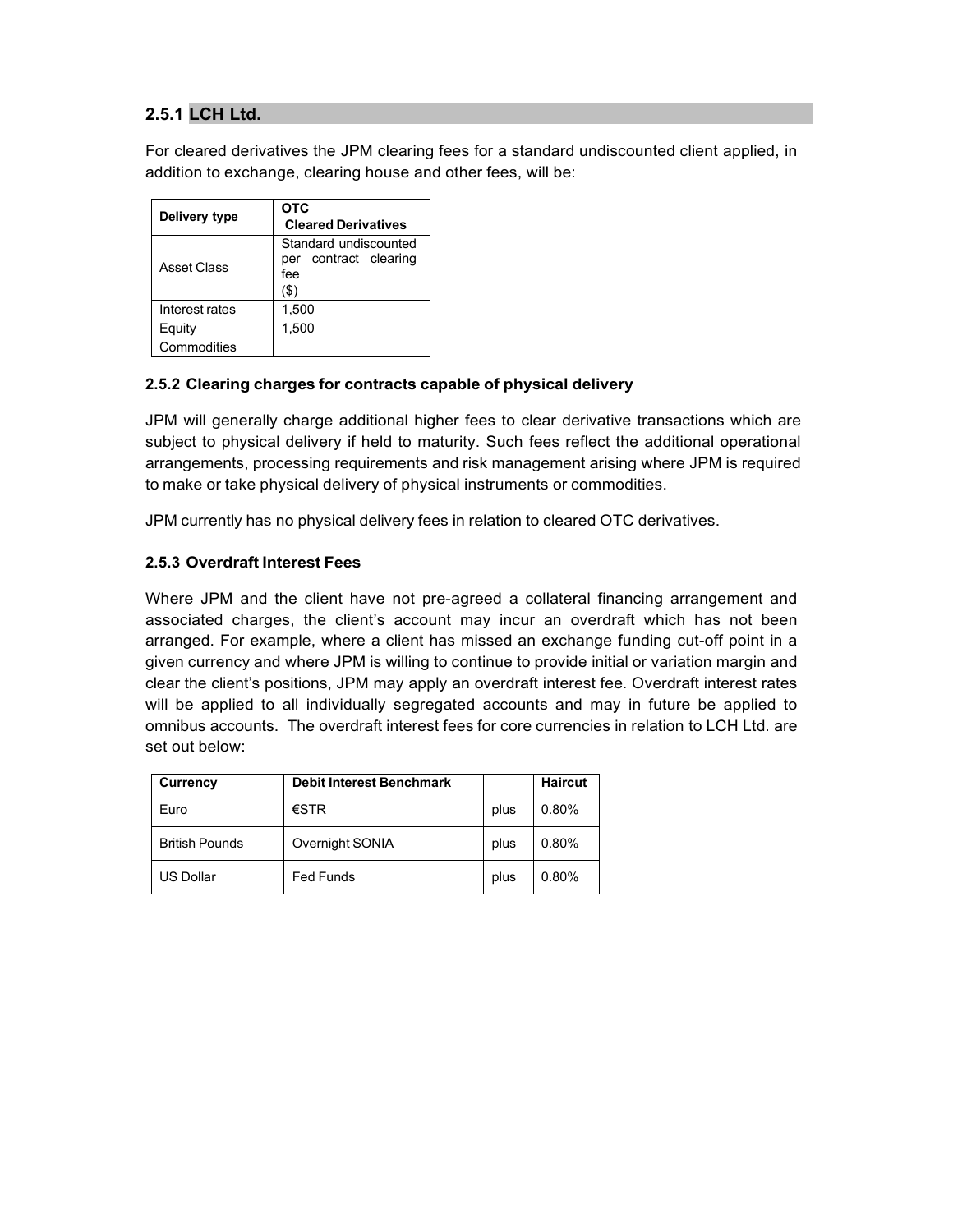### **2.6.1 ECC (European Commodity Clearing AG)**

For cleared derivatives the JPM clearing fees for a standard undiscounted client applied, in addition to exchange, clearing house and other fees, will be:

| Delivery type | <b>F&amp;O</b><br><b>Cash Settled</b>                                   | <b>F&amp;O</b><br><b>Physically Deliverable</b>                         |
|---------------|-------------------------------------------------------------------------|-------------------------------------------------------------------------|
| Asset Class   | Standard undiscounted per<br>clearing<br>contract<br>commission<br>(\$) | Standard undiscounted per<br>clearing<br>contract<br>commission<br>(\$) |
| Commodities   | 3.00                                                                    | 15.00                                                                   |

### **2.6.2 Clearing charges for contracts capable of physical delivery**

JPM will generally charge additional higher fees to clear derivative transactions which are subject to physical delivery if held to maturity. Such fees reflect the additional operational arrangements, processing requirements and risk management arising where JPM is required to make or take physical delivery of physical instruments or commodities.

For futures and options contracts, JPM will generally charge fees on exercise or assignment of options or for physical or cash settlement of futures. These charges are applied in addition to clearing house, exchange or other third party fees arising on delivery.

For futures and options contracts, JPM may decide to charge on a per contract or a per notional value basis and may also require an additional physical delivery fee. The additional physical delivery fee may be imposed, for instance, where a commodity contract is settled physically and JPM is obligated to co-ordinate destination nominations, transport documentation, storage arrangements and liaise closely with a clearing house to arrange for the time-sensitive provision of commodities in accordance with exchange and clearing house rules and procedures. Physical delivery fees may be applied to a single delivery regardless of the notional value.

JPM's clearing charges for futures and options contracts capable of physical deliverycleared through ECC are as follows:

| <b>Asset class</b>    | Cash delivery, exercise<br>or assignment fee<br>Up to \$ per contract | Physical delivery fee<br>Up to \$ per contract | <b>Additional physical</b><br>delivery fee<br>Up to \$ per delivery |
|-----------------------|-----------------------------------------------------------------------|------------------------------------------------|---------------------------------------------------------------------|
| Commodities/<br>Other | 15.00                                                                 | 150.00                                         | 75.000                                                              |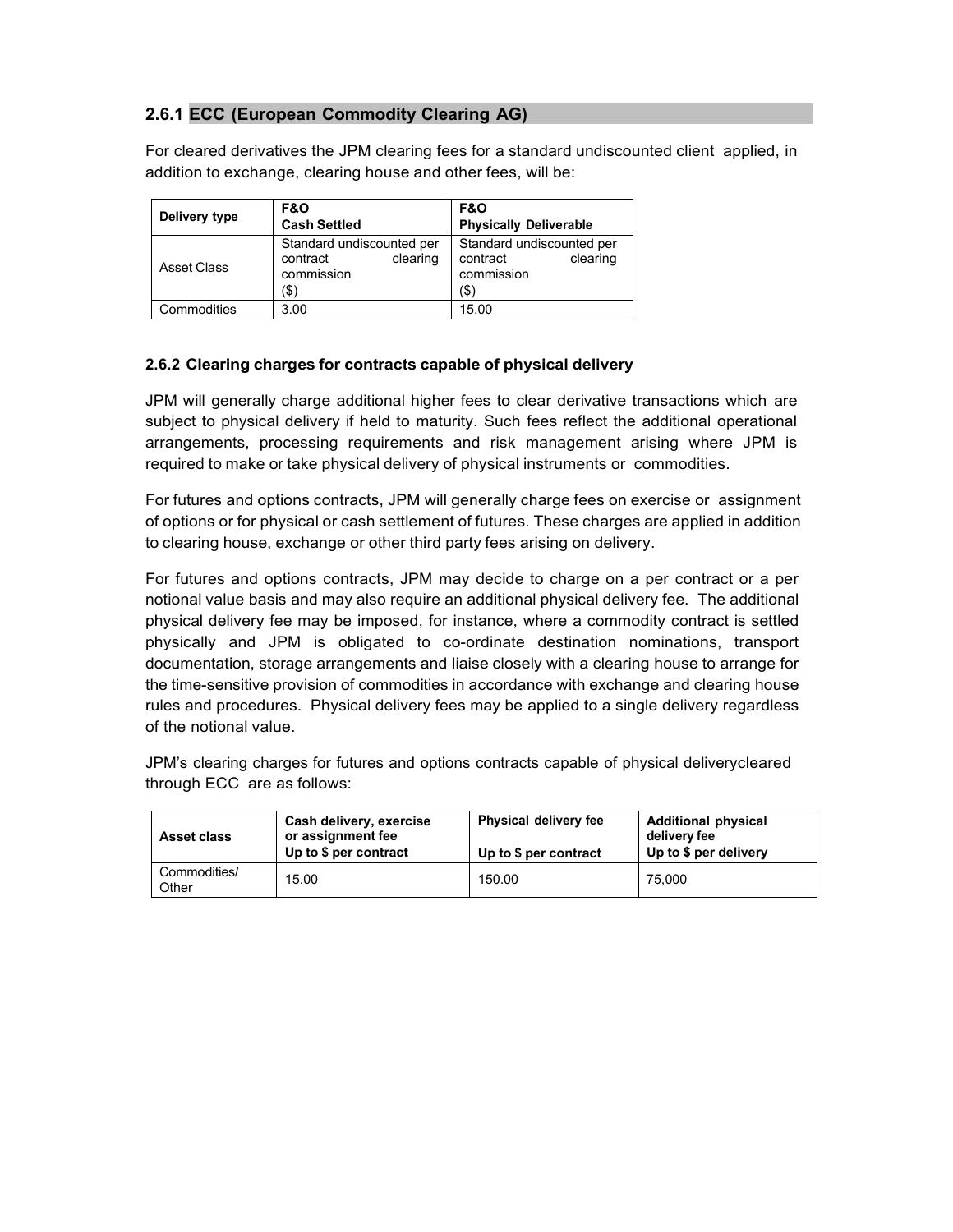#### **2.6.3 Overdraft Interest Fees**

Where JPM and the client have not pre-agreed a collateral financing arrangement and associated charges, the client's account may incur an overdraft which has not been arranged. For example, where a client has missed an exchange funding cut-off point in a given currency and where JPM is willing to continue to provide initial or variation margin andclear the client's positions, JPM may apply an overdraft interest fee. Overdraft interest rateswill be applied to all individually segregated accounts and may in future be applied to omnibus accounts. The overdraft interest fees for core currencies in relation to ECC are setout below:

| Currency | Debit Interest Benchmark |      | <b>Haircut</b> |
|----------|--------------------------|------|----------------|
| Euro     | $\epsilon$ STR           | plus | 0.80%          |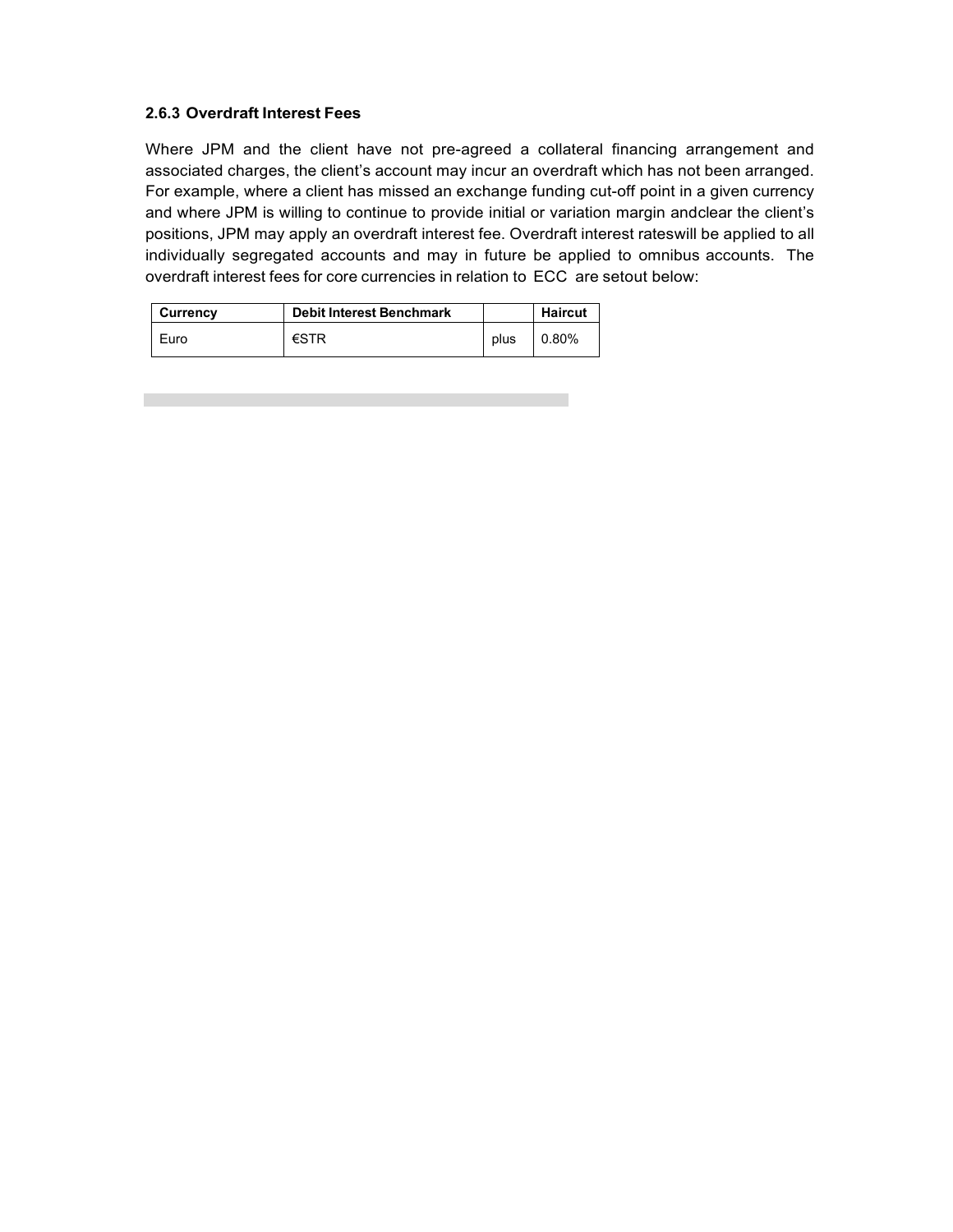## **2.7.1 BME Clearing (BME Clearing S.A.)**

For cleared derivatives the JPM clearing fees for a standard undiscounted client applied in addition to exchange, clearing house and other fees, will be:

| Delivery type  | <b>F&amp;O</b><br><b>Cash Settled</b>                                   | <b>F&amp;O</b><br><b>Physically Deliverable</b>                         |  |
|----------------|-------------------------------------------------------------------------|-------------------------------------------------------------------------|--|
| Asset Class    | Standard undiscounted per<br>clearing<br>contract<br>commission<br>(\$) | Standard undiscounted per<br>contract<br>clearing<br>commission<br>(\$` |  |
| Interest rates | 3.00                                                                    | 6.00                                                                    |  |
| Equity         | 3.00                                                                    | 6.00                                                                    |  |

### **2.7.2 Clearing charges for contracts capable of physical delivery**

JPM will generally charge additional higher fees to clear derivative transactions which are subject to physical delivery if held to maturity. Such fees reflect the additional operational arrangements, processing requirements and risk management arising where JPM is required to make or take physical delivery of physical instruments or commodities.

For futures and options contracts, JPM will generally charge fees on exercise or assignment of options or for physical or cash settlement of futures. These charges are applied in addition to clearing house, exchange or other third party fees arising on delivery.

For futures and options contracts, JPM may decide to charge on a per contract or a per notional value basis and may also require an additional physical delivery fee. The additional physical delivery fee may be imposed, for instance, where a contract is settled physically and JPM is obligated to liaise closely with a clearing house to arrange for the time- sensitive provision of securities in accordance with exchange and clearing house rules and procedures. Physical delivery fees may be applied to a single delivery regardless of the notional value.

JPM's clearing charges for futures and options contracts capable of physical deliverycleared through BME Clearing are as follows:

| <b>Asset class</b>     | Cash delivery, exercise or<br>assignment fee<br>Up to \$ per contract | Physical delivery fee<br>Up to \$ per contract | <b>Additional physical</b><br>delivery fee<br>Up to \$ per delivery |
|------------------------|-----------------------------------------------------------------------|------------------------------------------------|---------------------------------------------------------------------|
| Financial<br>contracts | 6.00                                                                  | 60.00                                          | 30.000                                                              |
|                        |                                                                       |                                                | Stock delivery fee:                                                 |
|                        |                                                                       |                                                | 250bps $(2.5%)$ of the gross<br>settlement amount                   |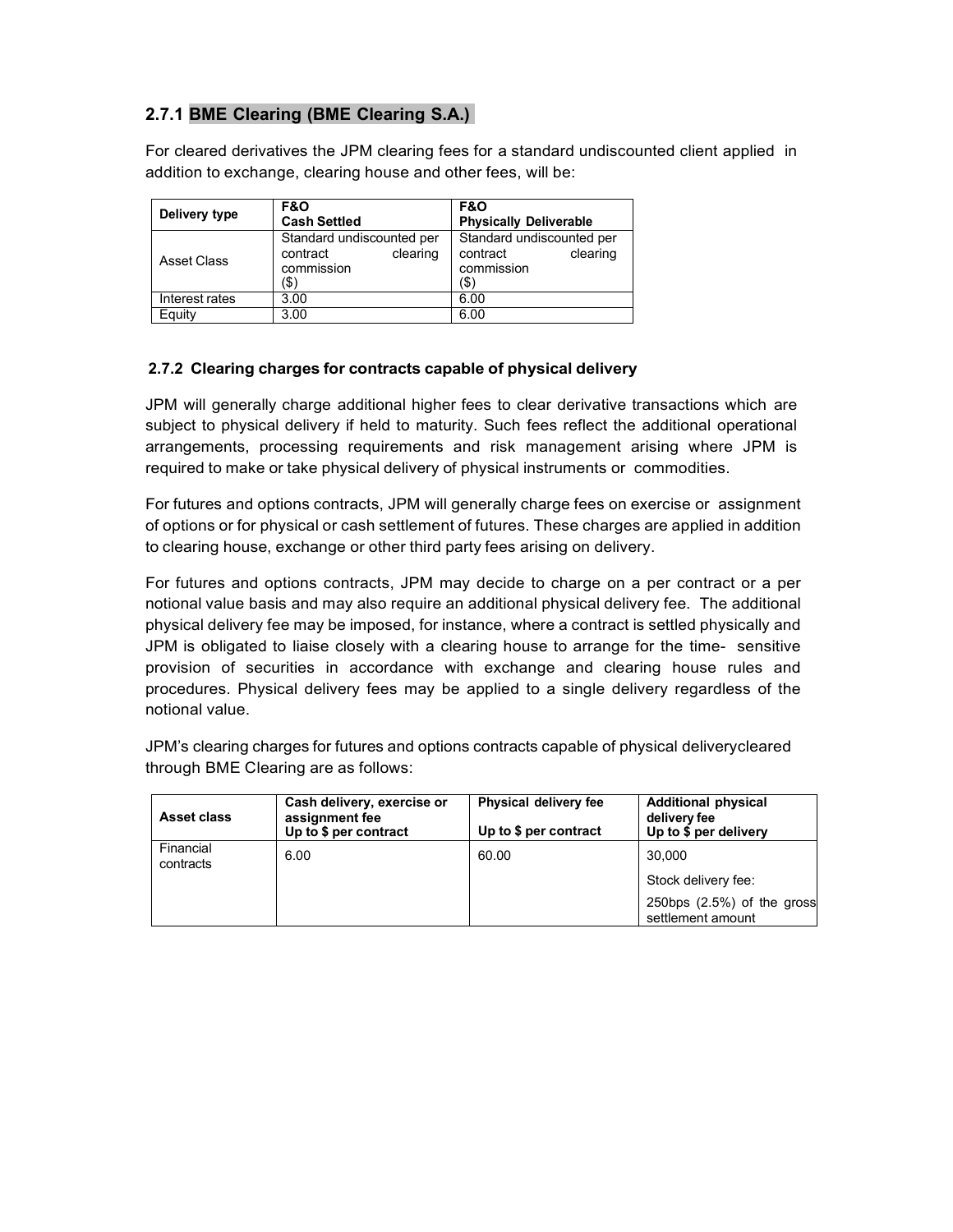#### **2.7.3 Overdraft Interest Fees**

Where JPM and the client have not pre-agreed a collateral financing arrangement and associated charges, the client's account may incur an overdraft which has not been arranged. For example, where a client has missed an exchange funding cut-off point in a given currency and where JPM is willing to continue to provide initial or variation margin and clear the client's positions, JPM may apply an overdraft interest fee. Overdraft interest rates will be applied to all individually segregated accounts and may in future be applied to omnibus accounts. The overdraft interest fees for core currencies in relation to BME Clearing are set out below:

| Currency | <b>Debit Interest Benchmark</b> |      | <b>Haircut</b> |
|----------|---------------------------------|------|----------------|
| Furo     | €STR                            | Plus | $0.80\%$       |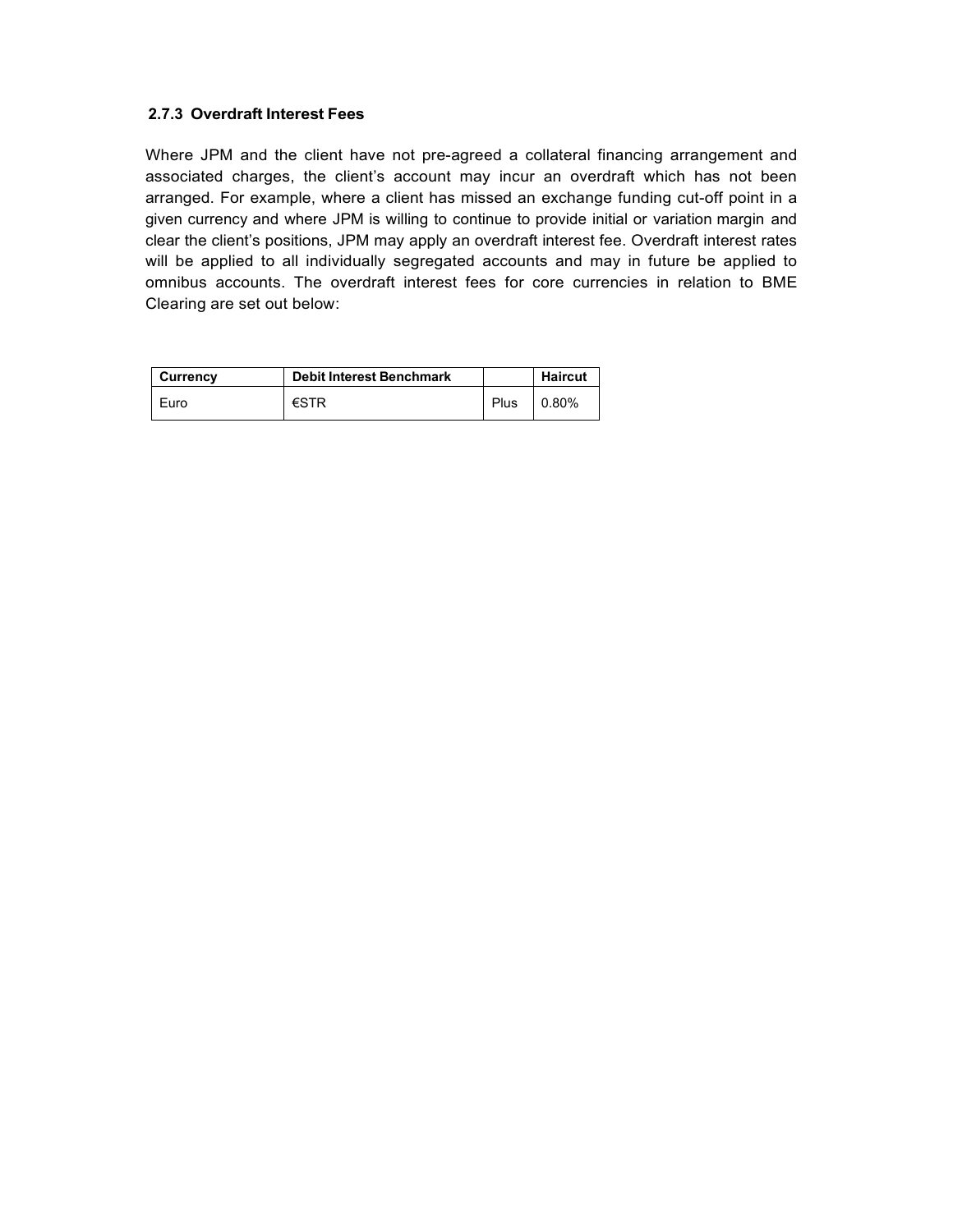## **2.8.1 LME Clear (LME Clear Limited)**

For cleared derivatives the JPM clearing fees for a standard undiscounted client applied, in addition to exchange, clearing house and other fees, will be:

| Delivery type | <b>F&amp;O</b><br><b>Cash Settled</b>                                   | <b>F&amp;O</b><br><b>Physically Deliverable</b>                         |
|---------------|-------------------------------------------------------------------------|-------------------------------------------------------------------------|
| Asset Class   | Standard undiscounted per<br>clearing<br>contract<br>commission<br>(\$) | Standard undiscounted per<br>clearing<br>contract<br>commission<br>(\$) |
| Commodities   | 12.50                                                                   | 25.00                                                                   |

#### **2.8.2 Clearing charges for contracts capable of physical delivery**

JPM will generally charge additional higher fees to clear derivative transactions which are subject to physical delivery if held to maturity. Such fees reflect the additional operational arrangements, processing requirements and risk management arising where JPM is required to make or take physical delivery of physical instruments or commodities.

For futures and options contracts, JPM will generally charge fees on exercise or assignment of options or for physical or cash settlement of futures. These charges are applied in addition to clearing house, exchange or other third party fees arising on delivery.

For futures and options contracts, JPM may decide to charge on a per contract or a per notional value basis and may also require an additional physical delivery fee. The additional physical delivery fee may be imposed, for instance, where a commodity contract is settled physically and JPM is obligated to co-ordinate destination nominations, transport documentation, storage arrangements and liaise closely with a clearing house to arrange for the time-sensitive provision of commodities in accordance with exchange and clearing house rules and procedures. Physical delivery fees may be applied to a single delivery regardless of the notional value.

JPM's clearing charges for futures and options contracts capable of physical delivery cleared through LME Clear are as follows:

| <b>Asset class</b>    | Cash delivery, exercise<br>or assignment fee<br>Up to \$ per contract | <b>Physical delivery fee</b><br>Up to \$ per contract | <b>Additional physical</b><br>delivery fee<br>Up to \$ per delivery |
|-----------------------|-----------------------------------------------------------------------|-------------------------------------------------------|---------------------------------------------------------------------|
| Commodities/<br>Other | 25.00                                                                 | 250.00                                                | 75.000                                                              |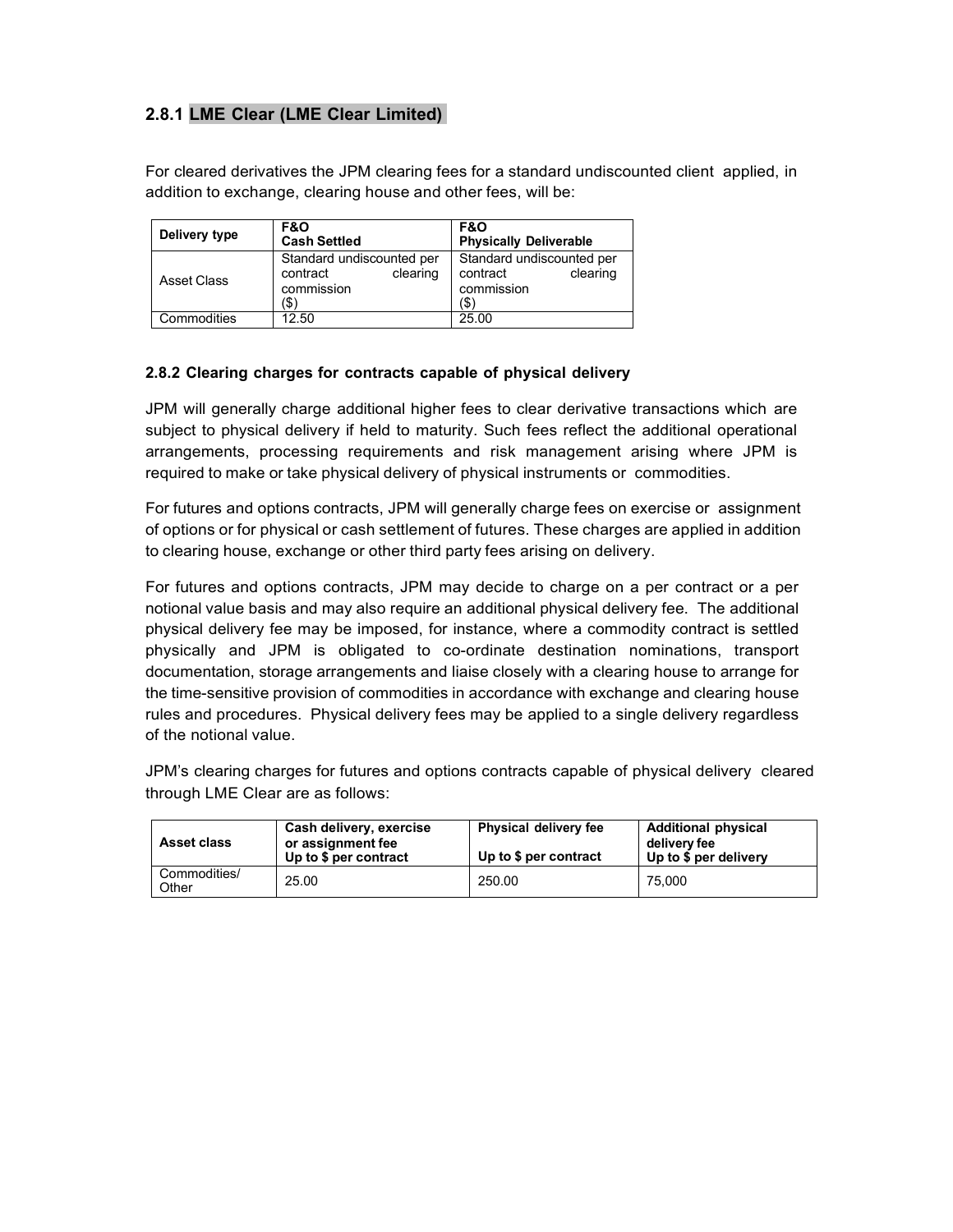#### **2.8.3 Overdraft Interest Fees**

Where JPM and the client have not pre-agreed a collateral financing arrangement and associated charges, the client's account may incur an overdraft which has not been arranged. For example, where a client has missed an exchange funding cut-off point in a given currency and where JPM is willing to continue to provide initial or variation margin and clear the client's positions, JPM may apply an overdraft interest fee. Overdraft interest rates will be applied to all individually segregated accounts and may in future be applied to omnibus accounts. The overdraft interest fees for core currencies in relation to LME Clear are set out below:

| Currency              | <b>Debit Interest Benchmark</b> |      | <b>Haircut</b> |
|-----------------------|---------------------------------|------|----------------|
| Euro                  | $\epsilon$ STR                  | plus | 0.80%          |
| <b>British Pounds</b> | Overnight SONIA                 | plus | 0.80%          |
| <b>US Dollar</b>      | <b>Fed Funds</b>                | plus | 0.80%          |
| Yen                   | <b>Spot Next TONAR</b>          | Plus | 0.80%          |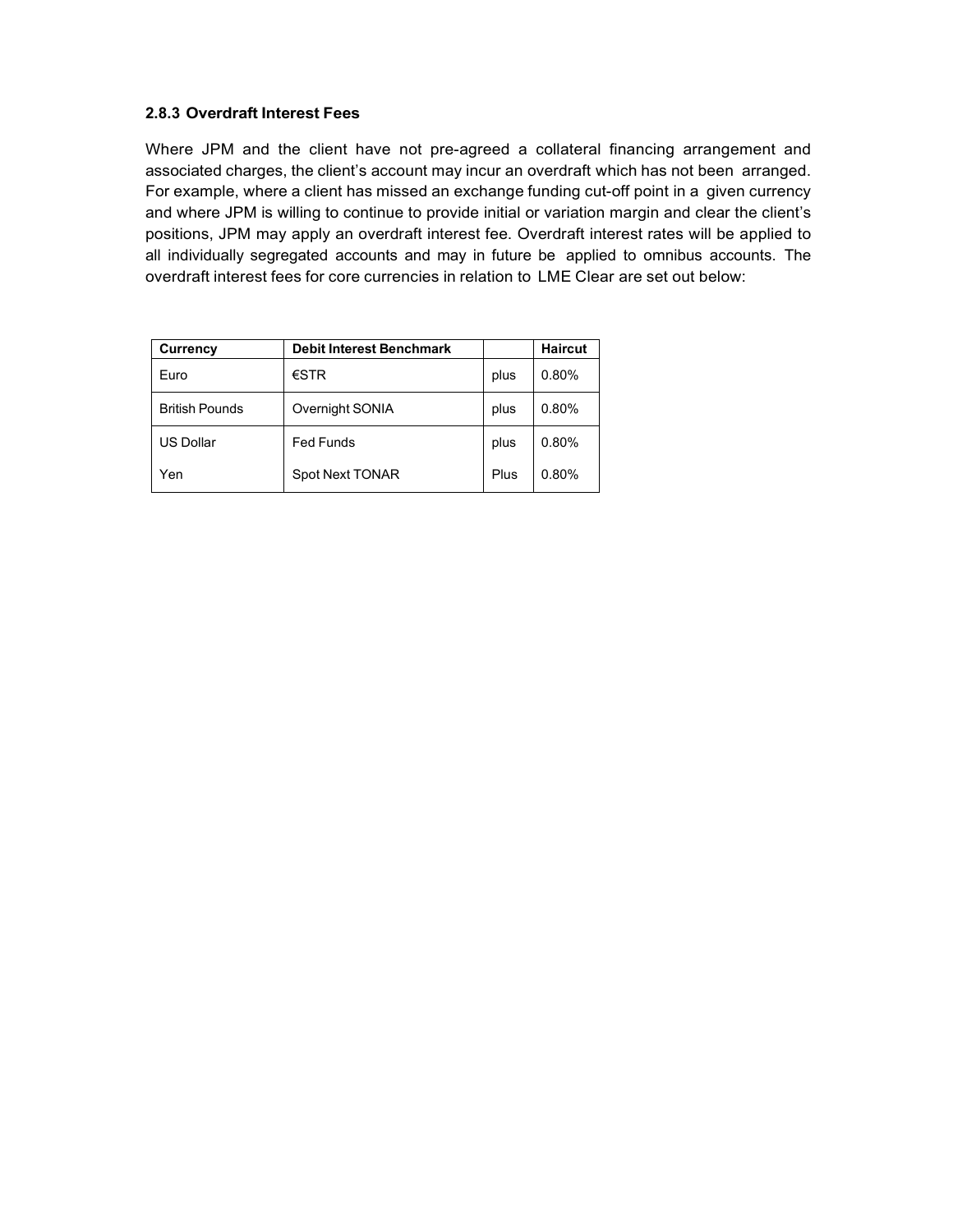## **2.9.1 ICE Clear Europe**

For cleared derivatives the JPM clearing fees for a standard undiscounted client applied,in addition to exchange, clearing house and other fees, will be:

| Delivery type  | <b>F&amp;O</b><br><b>Cash Settled</b>                                      | <b>F&amp;O</b><br><b>Physically Deliverable</b>                            | <b>OTC</b><br><b>Cleared Derivatives</b>                         |  |
|----------------|----------------------------------------------------------------------------|----------------------------------------------------------------------------|------------------------------------------------------------------|--|
| Asset Class    | Standard undiscounted per<br>contract<br>clearing<br>commission<br>$($ \$) | Standard undiscounted per<br>contract<br>clearing<br>commission<br>$($ \$) | Standard undiscounted<br>per contract clearing<br>fee<br>$($ \$) |  |
| Interest rates | 2.00                                                                       | 4.00                                                                       | 1.500                                                            |  |
| Equity         | 2.00                                                                       | 4.00                                                                       | 1.500                                                            |  |
| Commodities    | 2.00                                                                       | 10.00                                                                      |                                                                  |  |

### **2.9.2 Clearing charges for contracts capable of physical delivery**

JPM will generally charge additional higher fees to clear derivative transactions which are subject to physical delivery if held to maturity. Such fees reflect the additional operational arrangements, processing requirements and risk management arising where JPM is required to make or take physical delivery of physical instruments or commodities.

For futures and options contracts, JPM will generally charge fees on exercise or assignmentof options or for physical or cash settlement of futures. These charges are applied in additionto clearing house, exchange or other third party fees arising on delivery

For futures and options contracts, JPM may decide to charge on a per contract or a per notional value basis and may also require an additional physical delivery fee. The additional physical delivery fee may be imposed, for instance, where a commodity contract is settled physically and JPM is obligated to co-ordinate destination nominations, transport documentation, storage arrangements and liaise closely with a clearing house to arrange forthe time-sensitive provision of commodities in accordance with exchange and clearing house rules and procedures. Physical delivery fees may be applied to a single delivery regardless ofthe notional value.

JPM's clearing charges for futures and options contracts capable of physical deliverycleared through ICE Clear Europe are as follows:

| <b>Asset class</b>     | Cash delivery, exercise or<br>assignment fee<br>Up to \$ per contract | Physical delivery fee<br>Up to \$ per contract | <b>Additional physical</b><br>delivery fee<br>Up to \$ per delivery |
|------------------------|-----------------------------------------------------------------------|------------------------------------------------|---------------------------------------------------------------------|
| Commodities/<br>Other  | 10.00                                                                 | 100.00                                         | 50.000                                                              |
| Financial<br>contracts | 5.00                                                                  | 50.00                                          | 25.000<br>Stock delivery fee:                                       |
|                        |                                                                       |                                                | 250bps $(2.5\%)$ of the gross<br>settlement amount                  |

#### **2.9.3 Overdraft Interest Fees**

Where JPM and the client have not pre-agreed a collateral financing arrangement and associated charges, the client's account may incur an overdraft which has not been arranged. For example, where a client has missed an exchange funding cut-off point in a given currency and where JPM is willing to continue to provide initial or variation margin and clear the client's positions, JPM may apply an overdraft interest fee. Overdraft interest rates will be applied to all individually segregated accounts and may in future be applied to